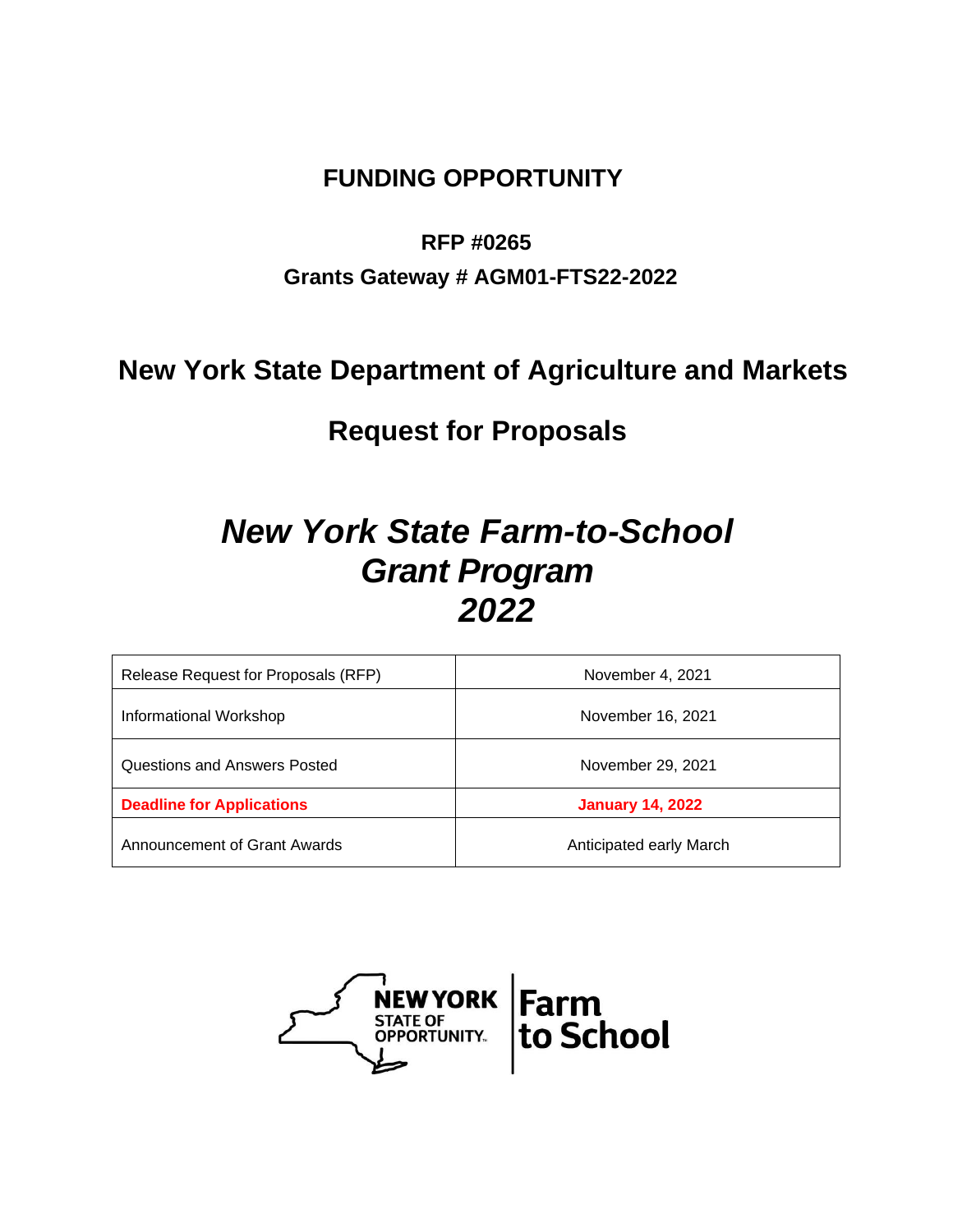# **TABLE OF CONTENTS**

| 1.  |  |
|-----|--|
| 2.  |  |
| 3.  |  |
| 4.  |  |
| 5.  |  |
| 6.  |  |
| 7.  |  |
| 8.  |  |
| 9.  |  |
| 10. |  |
| 11. |  |
| 12. |  |
| 13. |  |
| 14. |  |
| 15. |  |
| 16. |  |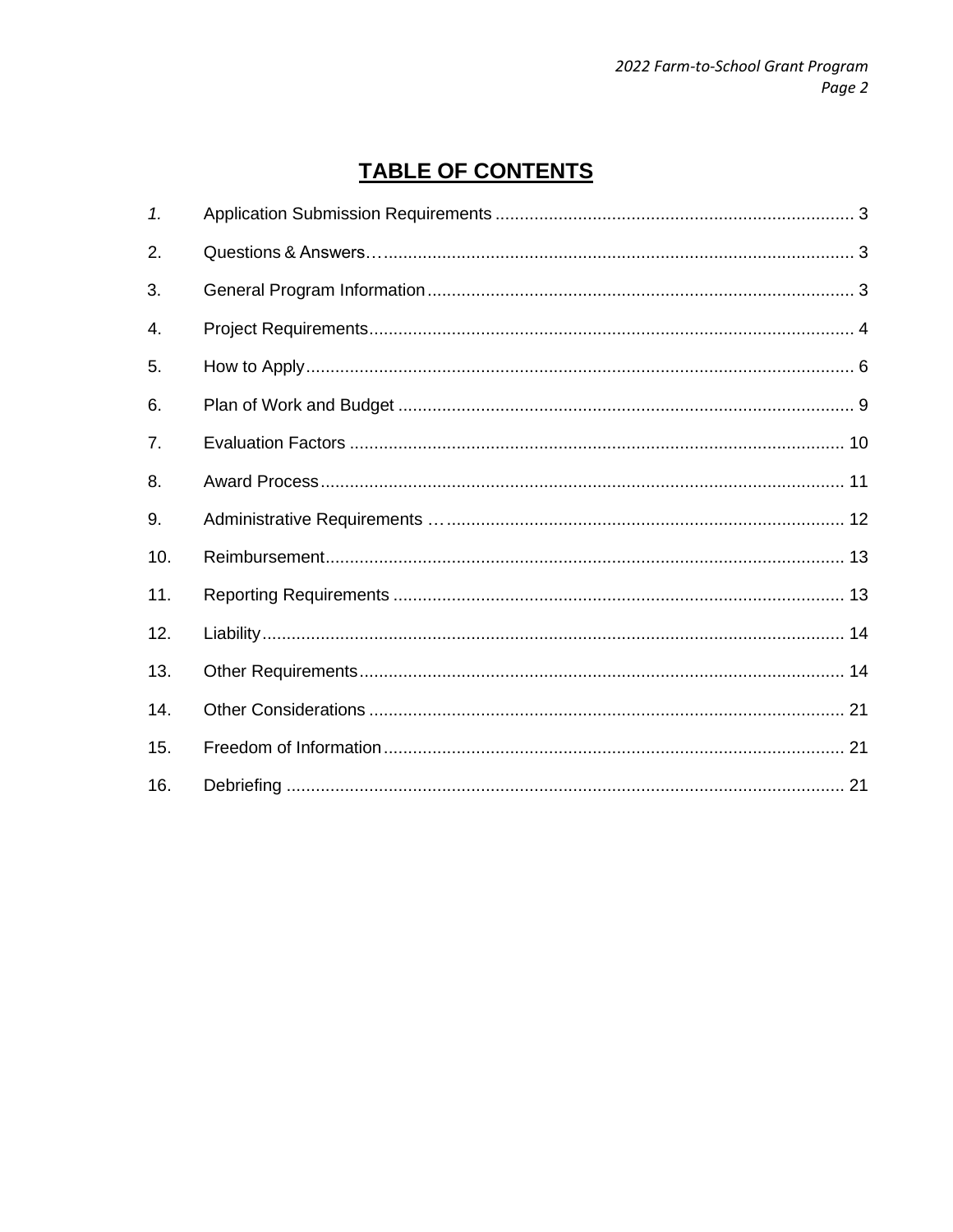# **1. APPLICATION SUBMISSION REQUIREMENTS**

The New York State Department of Agriculture and Markets (the "Department") is pleased to announce the availability of funds for Round 6 of the Farm- to-School Competitive Grants Program. Applications for funding must conform to the format provided in the Grants Gateway. **APPLICATIONS MUST BE SUBMITTED via the Grants Gateway** to be considered for funding. Faxed, mailed, or e-mailed applications will not be accepted. The name for this opportunity is **"2022 New York State Farm-To-School Program"** and the **Grant Opportunity ID is AGM01- FTS22-2022**.

**Proposals are due on Friday, January 14, 2022 at 4:00 pm**. Late proposals will not be accepted.

#### **2. QUESTIONS & ANSWERS**

All questions about this RFP must be submitted in writing (fax or e-mail) to:

Emily Cook NYS Department of Agriculture and Markets 10B Airline Drive Albany, NY 12235 Fax: (518) 457-4383 E-mail: [FarmToSchool@agriculture.ny.gov](mailto:FarmToSchool@agriculture.ny.gov)

All questions must be submitted by 4:00 p.m. on November 19, 2021. Applicants must note that all clarifications are to be resolved prior to the submission of a proposal. A list of questions about the program which are received from potential applicants, and answers to those questions, as well as any changes, additions or deletions to the RFP, will be posted in the "Funding Opportunities" section of the Department of Agriculture and Market's website, (the Department) www.agriculture.ny.gov, along with the electronic version of this RFP. All questions and answers will be posted by November 29, 2021.

A non-mandatory "bidders conference" grant workshop will be held November 16, 2021 at 12:00pm. The workshop will be recorded and posted to the department's website.

#### **3. GENERAL PROGRAM INFORMATION**

#### **A. Program Description**

Farm-to-School is the promotion and use of foods produced by New York State farmers in meals served in cafeterias of K-12 schools. Associations between farms and schools through the cafeteria and classroom can enhance the quality of food served. With over 700 school districts in New York State, there is the opportunity to foster relationships among New York State farmers,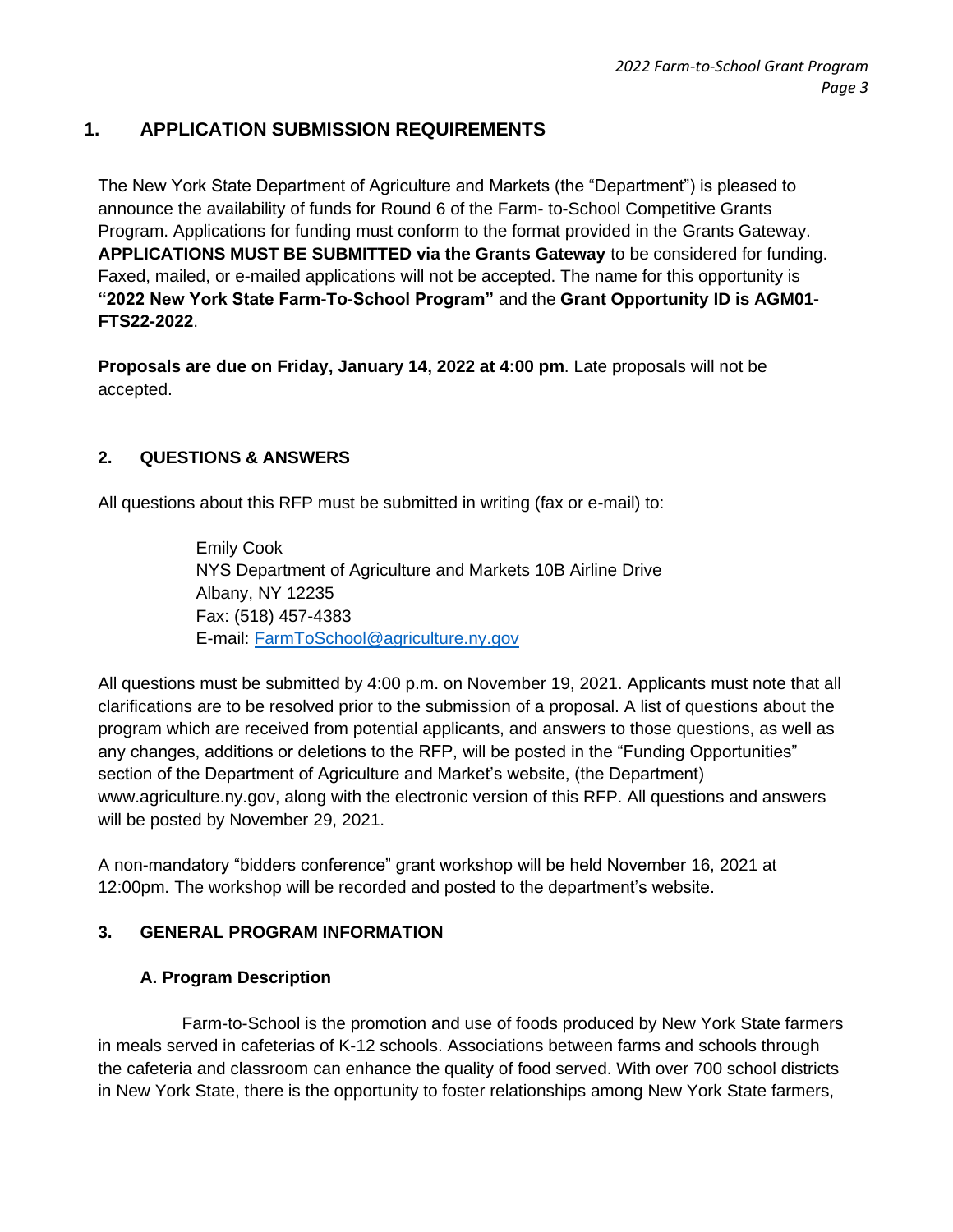food hubs, producers, processors, and distributors to benefit school-age children.

While serving New York State produced food in school cafeterias may seem simple, developing Farm-to- School connections highlights several challenges, particularly the lack of an established infrastructure or network of stakeholders that includes all the necessary parties: farmers, food service directors, food service contract management companies, food distributors, processors, agricultural organizations, and commodity organizations. Other challenges include:

- Seasonality: Farmers plan their crops in January, long before schools make purchasing decisions and place bids for products in the summer. In addition, the summer growing season is when schools are not in session.
- Inconsistent quality, quantity, and sizing: schools require produce to be served in standard units and meet specifications.
- Processing and packaging: schools require vegetables and fruits to be processed and packaged in standard units.
- Bidding: sending and reviewing bids from individual farmers can be timeconsuming and complex for school procurement and fiscal staff.
- Delivery/pick up: distribution can be complicated when purchasing from multiple growers.
- Lack of equipment and skills to store, prepare and serve fresh produce procured for school meals programs.
- Connecting diverse populations with their culturally appropriate foods.

Governor Cuomo launched the New York State Farm-to-School Competitive Grants Program in 2015 to increase the purchase of local specialty crops by school districts and by individual schools, through developing existing strengths while building additional relationships between schools and suppliers.

#### **B. Funding Available**

A total of \$1,500,000 is available for the Farm-to-School Competitive Grants Program. This year, \$500,000 will be set aside for first-time recipients. Grant awards may range from \$25,000 to \$100,000. Applicants may apply for only one grant per funding period either individually or as a group.

#### **4. PROJECT REQUIREMENTS**

#### **A. Project Scope**

The objective of Farm to School projects must be to increase the volume and variety of New York State farm products purchased by schools/districts to be served in school meal programs. Applicants are encouraged to include other objectives including agricultural and nutrition education,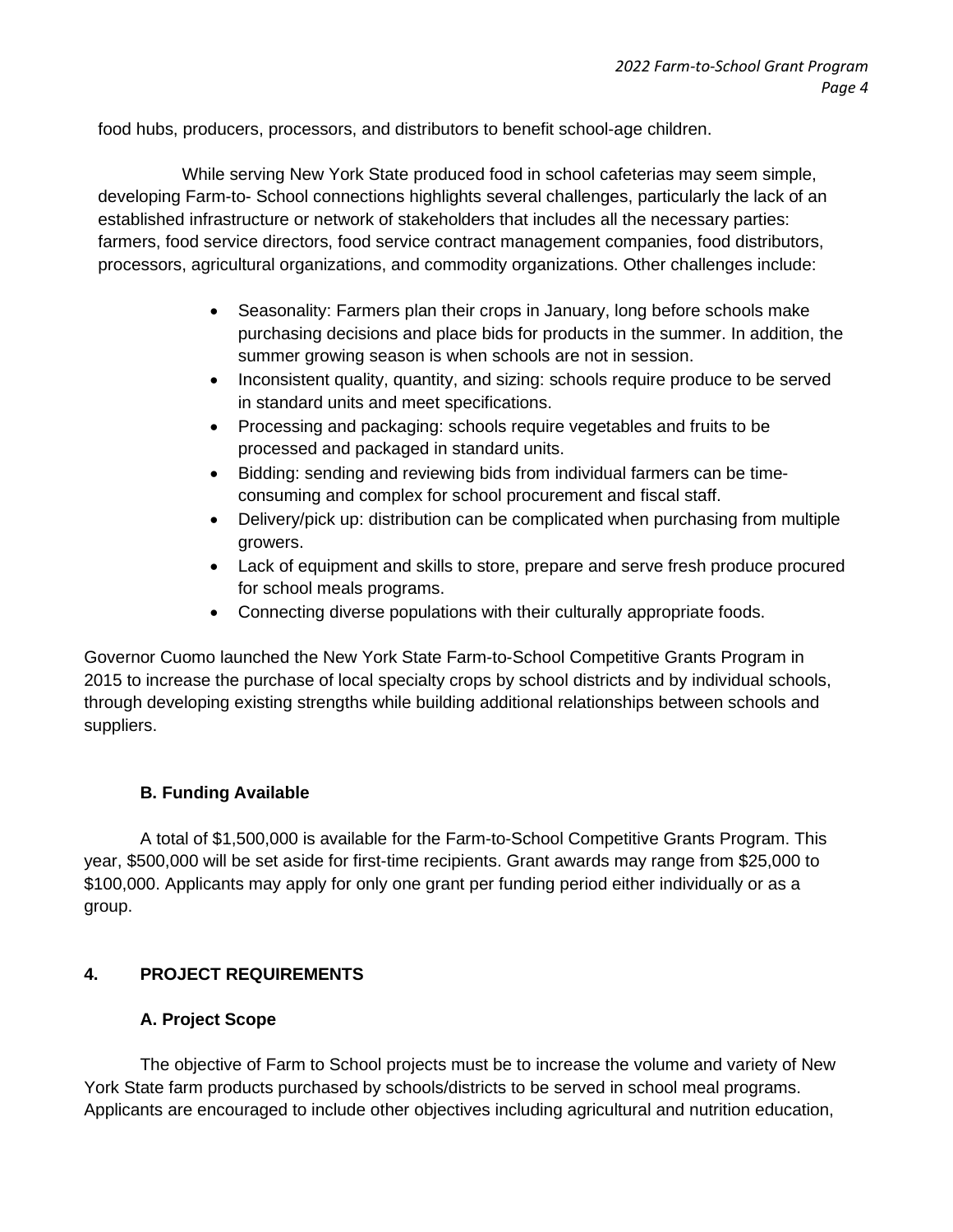gardening activities and relationship building with local agricultural food businesses and farmers. Projects that partner with producers or food processors are strongly encouraged.

### **B. Eligible Applicants**

Eligible applicants include:

- K-12 School Food Authorities
- Charter schools
- Not-for-profit organizations
- Indian tribal organizations

# **C. Ineligible Applicants:**

- For-Profit organizations
- Individuals

#### **D. Project Requirements**

• School Meal Program: Feeding programs administered at the school or district level including school lunch, school breakfast, school snack and summer meals programs.

# **E. Project Duration**

• Proposed projects must be completed within two years of the contract start date

# **F. Eligible Costs**

Grant funds may be used for any of the following purposes directly related to completion of an eligible project, including but not limited to:

- Salaries and wages including fringe benefits
- Contractor services
- Permanent physical/structural improvements
- Insurance and permits (excluding permit to operate a farmers' market at proposed location)
- Transportation costs (including the leasing of a vehicle for a two-year period)
- Supplies and equipment\*
- Food for menu development and taste-tests

\*Eligible equipment costs must be directly related to the project.

# **G. Ineligible Costs:**

Grant funds may not be used for the following: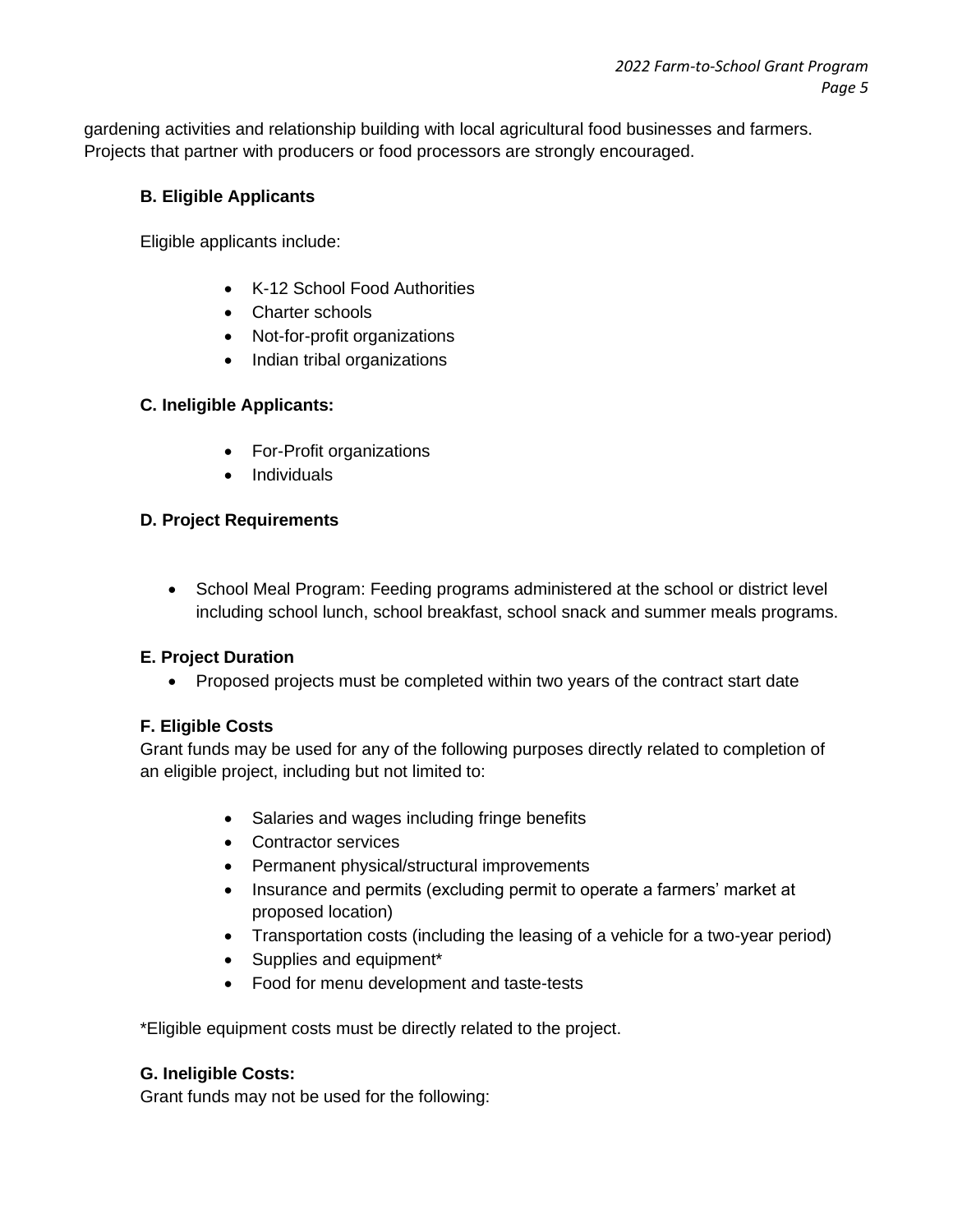- Purchase of regular menu food
- Purchase of cell phones
- Rent or lease
- Operational expenses
- Purchase of computer hardware and office equipment
- Salaries and wages unrelated to the proposal
- Costs associated with preparing an application
- Costs incurred prior to the award of a grant
- Costs supported in whole, or in part, by other State funding (ex. Cornell Cooperative Extensions receiving Regional Farm to School Coordinator awards may not include budget items also in the Regional Coordinator grant.)

#### **5. HOW TO APPLY**

#### **A. APPLICATION FORMAT**

Applications must be submitted through the New York State Grants Gateway. All sections of the application must be completed in order for you to be enabled to submit your digital application.

#### **B. APPLICATION CONTENT**

Applicants must respond to each of the sections as provided in the Grants Gateway to create each application to be submitted to the Department. Each application is comprised of responses to Program Specific Questions and developing a scope of work for the proposed project.

Please be advised that there are space limits for your response to each question in the online application. Evaluation of your application will be limited to review and consideration of only the information contained in your responses comprising your application. Material that is notrequired or otherwise specifically requested to be included in the application should not be submitted.

For information regarding how to navigate the online application, please refer to the "Grants Gateway Application Submission Instructions" document available on Grants Gateway associated with this grant opportunity or as posted on the **Department's** web site (["Funding](https://agriculture.ny.gov/funding-opportunities) [Opportunities"](https://agriculture.ny.gov/funding-opportunities) web page).

#### **C. NUMBER OF APPLICATIONS**

Applicants may apply for only one grant per funding period either individually or as a group, per funding cycle.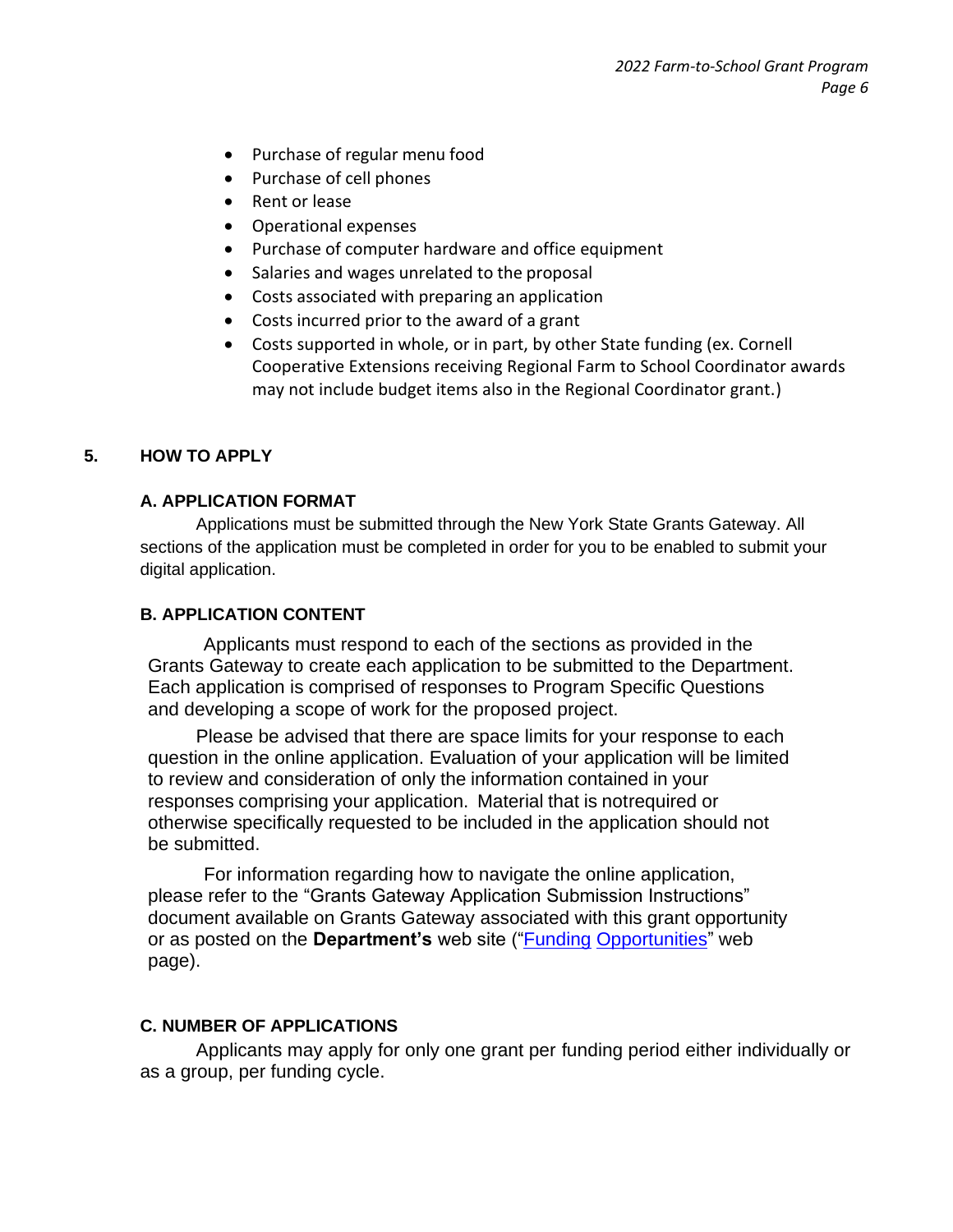# **D. ACCESSING GRANTS GATEWAY**

Applicants must be **registered and pre-qualified** in the Grants Gateway to submit an application. New York State vendors must register in the Gateway and establish users in the Grants Gateway system.

For existing NYS vendors, there is only one step. You must submit a Registration Form for Administrators identifying a Delegated Administrator responsible for managing your organization's profile and users.

To find out if your organization has already registered, enter its SFS Vendor ID number and search. If your organization is registered, the search result will include contact information for its delegated administrator, and you can contact this individual to request access to the system.If your organization is not registered, the search result will provide a link to the Request Form forAdministrator, which you will need to complete and submit pursuant to the instructions provided.

If your organization is not currently doing business with NYS, you will need to submit a Substitute W-9 Form to obtain a NYS SFS Vendor ID, in addition to the Registration Form for Administrators, in order to register.

**E. Registration:** New York State applicants must register in Grants Gateway and establish themselves as a user in the system. To start this process, please read the instructions found here:<https://grantsmanagement.ny.gov/register-your-organization>

| Role                              | <b>Create and</b><br><b>Maintain User</b><br><b>Accounts</b> | <b>Initiate</b><br><b>Application</b> | <b>Complete</b><br><b>Application</b> | <b>Submit</b><br><b>Application</b> |
|-----------------------------------|--------------------------------------------------------------|---------------------------------------|---------------------------------------|-------------------------------------|
| Grantee Delegated Administrator   | X                                                            |                                       |                                       |                                     |
| Grantee                           |                                                              | Χ                                     | X                                     |                                     |
| <b>Grantee Contract Signatory</b> |                                                              | X                                     | Χ                                     | Χ                                   |
| <b>Grantee Payment Signatory</b>  |                                                              | Χ                                     | Χ                                     |                                     |
| Grantee System Administrator      |                                                              | Χ                                     | х                                     | Χ                                   |

The following table provides a snapshot of which roles are allowed to Initiate, Complete, andSubmit the Grant Application(s) in the Grants Gateway.

**Please Note** Waiting until the last several days to complete your application online is not recommended, as you may have technical questions. Beginning the process of applying as soon as possible will produce the best results. Late applications will not be accepted. Applications will not be accepted via fax, e-mail, hardcopy, or hand delivery.

#### **F. Prequalification**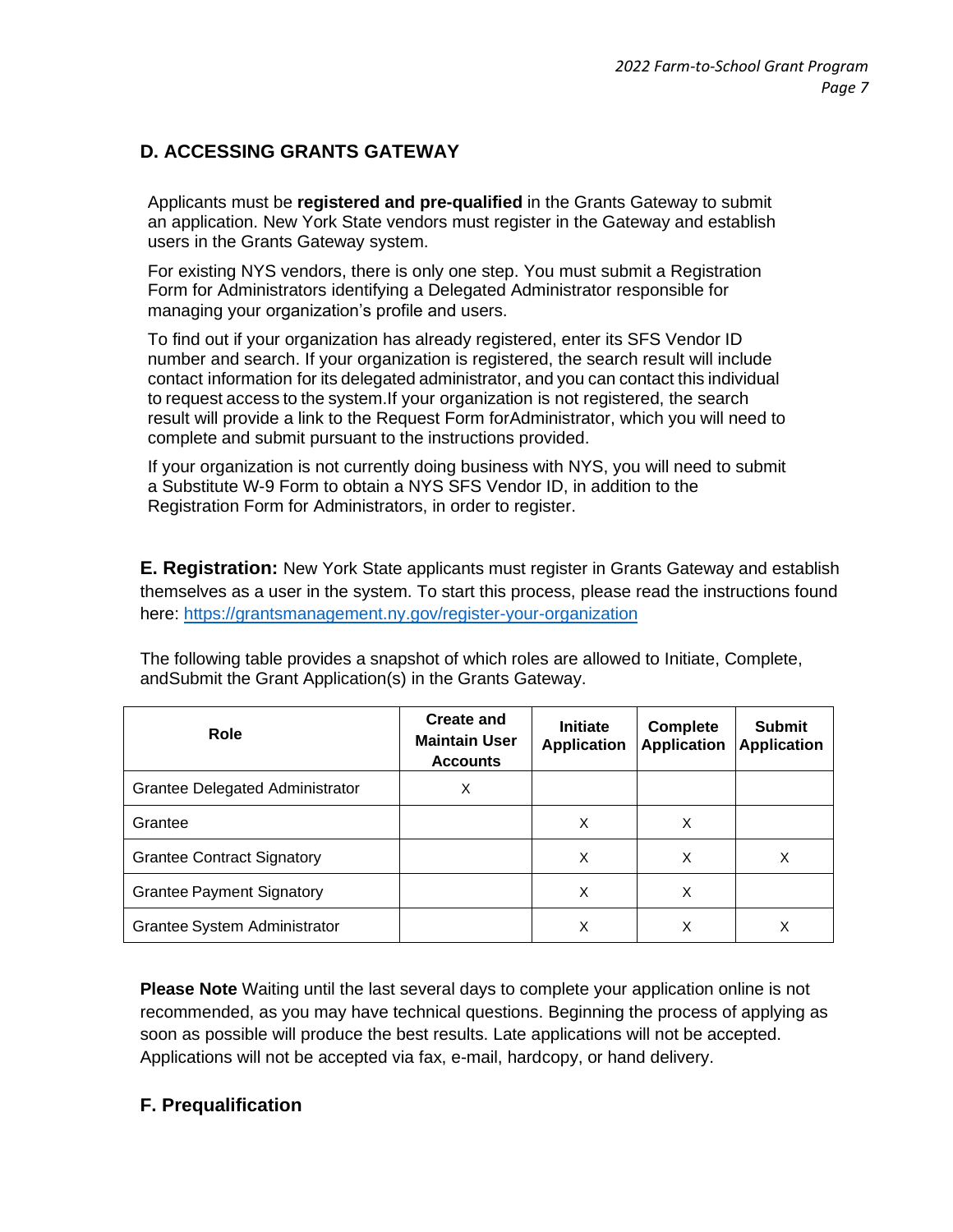Not-for-profit applicants must be prequalified in Grants Gateway on the due date for this application submission. Be sure to maintain prequalification status between funding opportunities. Three of a not-for-profit's essential financial documents - the IRS990, Financial Statement, and Charities Bureau filing - expire on an annual basis. If these documents are allowed to expire, the not-for-profit's prequalification status expires as well, and it will not be eligible for State grant funding until its documentation is updated and approved, and prequalified status is reinstated. For more information regarding the pre-qualification process, please view the Vendor [Prequalification](https://grantsmanagement.ny.gov/system/files/documents/2020/03/vendor-prequalification-manual-june-2019.pdf) Manual and Maintaining [Prequalification](https://grantsmanagement.ny.gov/get-prequalified) as provided by the NewYork State Grants Reform Team.

Public schools do not have to pre-qualify.

# **G. How to File the Application**

After registering and prequalifying in Grants Gateway, applicants may begin the application by following these steps:

- 1. Log into the Grants Gateway as either a "Grantee", "Grantee System Administrator", or "Grantee Contract Signatory."
- 2. On the Grants Gateway home page, click the "View Opportunities" button.
- 3. Use the search fields to locate an opportunity; search by State agency (AGM) or by the name or partial name. Searching for the word "farm" will locate the Grant Opportunity.
- 4. Click on the "Search" button to initiate the search.
- 5. Click on the name of the Grant Opportunity (NYS Farm to School Program 2022- Round 6) from the search results grid and then select the "APPLY FOR GRANT OPPORTUNITY" button located bottom left of the Main page of the Grant Opportunity.

#### **H. SUBMITTING AN APPLICATION**

- 1. Only individuals with the roles "Grantee Contract Signatory" or "Grantee System Administrator" can submit an application.
- 2. Provide all information requested in the online Grants Gateway application form. Each question must have a response or the application will be considered ineligible.
- 3. Attach all required documents, photos, letters of support at the end of the online application. Letters of support are strongly encouraged. Multiple letters of support should be attached to the Grants Gateway application as one PDF. Upload letters of support into the Grants Gateway Document Folder on the 'Forms' menu. Do not include links to information.

#### **I. TECHNICAL ASSISTANCE WITH GRANTS GATEWAY**

Reference materials and videos are available for Grantees applying to funding opportunities on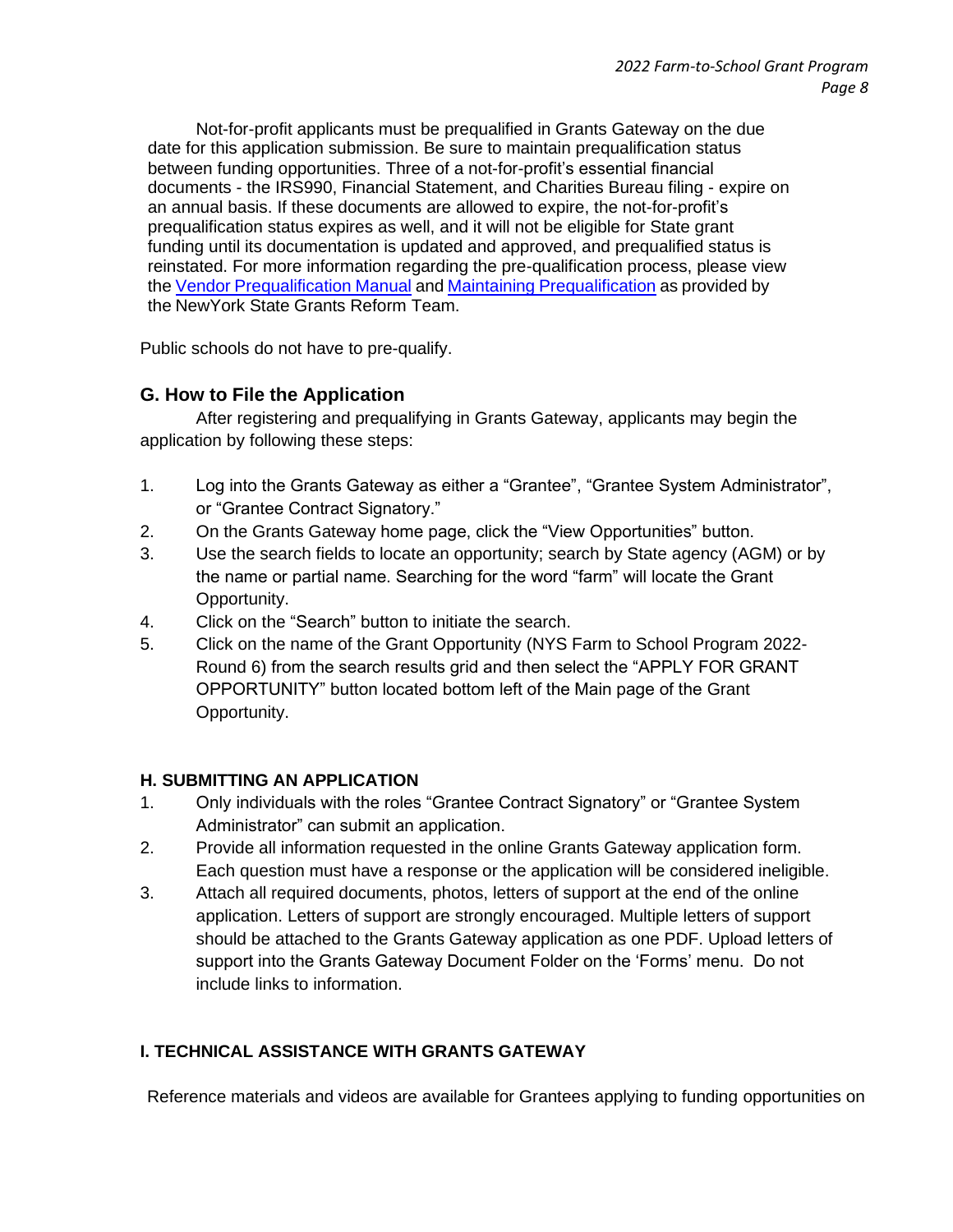the NYS Grants Gateway. Please visit the Grants Management website at the following web address: [https://grantsmanagement.ny.gov/. a](https://grantsmanagement.ny.gov/)nd [https://grantsmanagement.ny.gov/resources-grant-applicants.](https://grantsmanagement.ny.gov/resources-grant-applicants) Grants Gateway Videos (are available at: <https://grantsmanagement.ny.gov/videos-grant-applicants>

Training webinars are also provided by the Grants Gateway Team. Dates and times for webinar instruction can be located at the following web address: <https://grantsmanagement.ny.gov/live-webinars> .

#### **To reach the technical assistance team contact:**

Grants Gateway Help Desk: Email: grantsgateway@its.ny.gov (fastest method of contact) Phone: 518-474-5595 Hours: Monday thru Friday 8am to 4pm (User roles, prequalification, and registration questions)

#### **6. PLAN OF WORK AND BUDGET**

The Objective of the Farm-to-School Competitive Grants Program is:

#### **To increase the volume and variety of New York State farm products purchased by schools/districts to be served in school meal programs.**

A wide variety of tasks may be proposed to meet this objective. Examples of some possible tasks intended to meet this objective would be:

- 1. Employ a local or regional Farm-to-School coordinator.
- 2. Conduct training for school food authorities on how to procure New York State farm products.
- 3. Conduct training for food service staff on how to prepare and serve fresh produce.
- 4. Purchase the equipment needed to increase the capacity of a school kitchen and food service staff to prepare and serve New York State farm products.
- 5. Implement capital improvements to support the processing, transport and/or storage of New York State farm products.
- 6. Implement a school meal program that features New York State farm products.
- 7. Partner with local producers or processors to create new products for school menus.
- 8. Work with other school districts to implement a coordinated local buying program with or without the assistance of distributor or other aggregating entity such as a food hub.
- 9. Introduce culturally appropriate foods in school meals while creating new markets for farmers.

These "tasks" are intended as suggestions. Proposals may include these tasks or other tasks not listed to meet the overall objective. Each task must be accompanied by one or more performance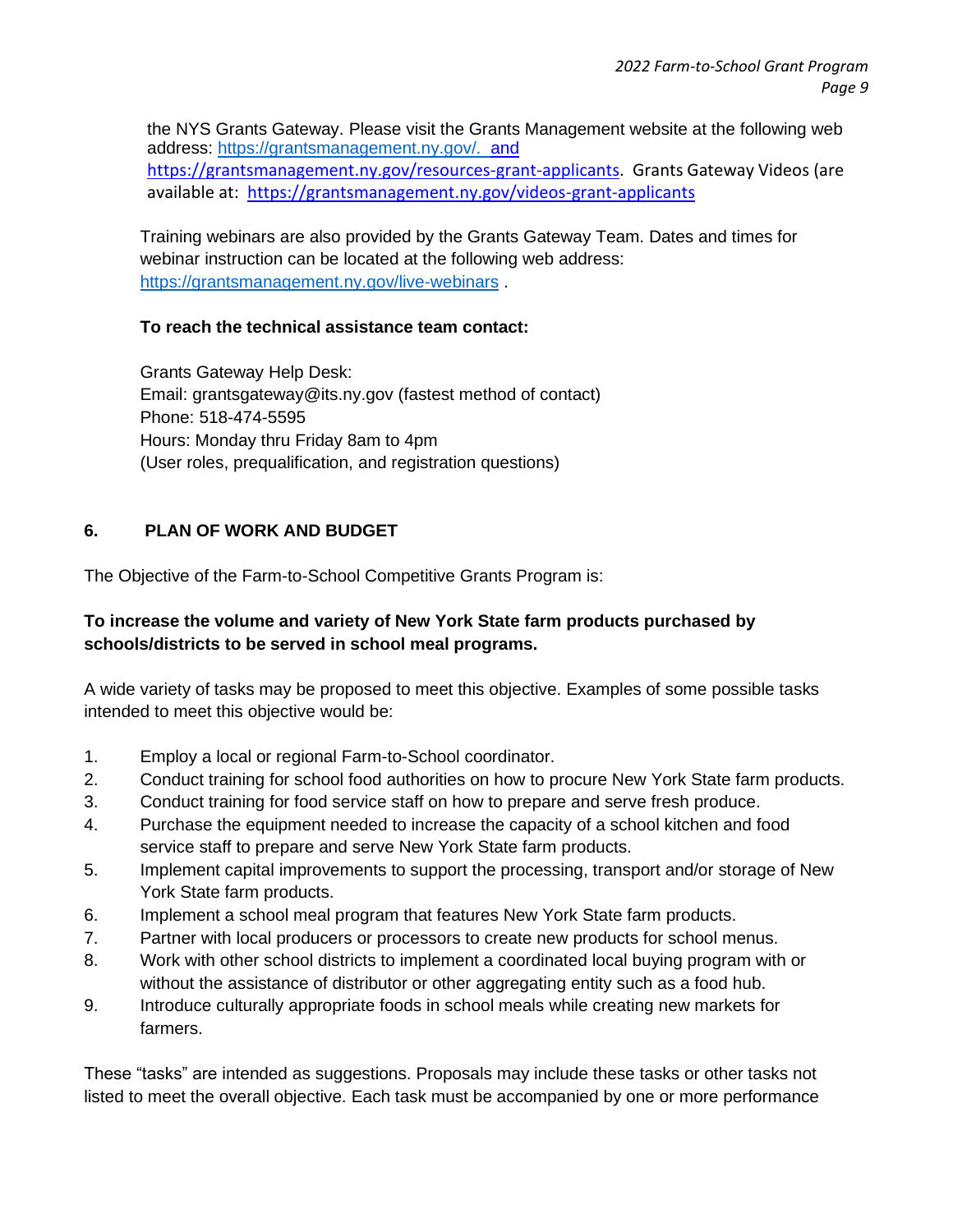measure(s). Performance measures should be clearly defined results against which the project can be evaluated.

Budgets should include personnel services described as annual salary  $x \, \%$  effort funded = amount budgeted. Equipment budgets do not need to include quotes or specific models but should describe type of equipment and use.

# **7. EVALUATION FACTORS**

All eligible proposals will be competitively rated by a panel designated by the Department. A total of one hundred (100) points can be achieved from the following criteria. The evaluation panel shall consider the following factors in rating proposals:

1. Project Description (20 points) a. How well does the project address the increase in volume and variety of New York State farm products procured by schools for inclusion in school meal programs? (10 pts) b. How well have the anticipated positive impact on New York State farmers and

students been described? (10 pts)

# 2. Plan of Work (25 points)

a. There is a clearly described plan of work including a timeline (5 pts) b. How well have the short-term and long-term objectives been identified? (10 pts) c. Have specific benchmarks and deliverables have been described and are achievable? (10 points)

- 3. Reasonableness of Cost (20 Points)
	- a. Are the project costs reasonable for the proposed activities?
	- b. Personnel costs have been entered as annual salary x % effort funded
	- c. How well does the project impact relate to the budget?
- 4. Quantification of Project Benefits (25 points) How well have project benefits been quantified both as a baseline at the beginning of the project and with targeted percent increases as a result of the project:
	- a. Projected number of students educated about New York State farm products (5pts)
	- b. Projected percent increase in the availability of New York State farm products to students in schools (5pts)
	- c. Projected percent increase in the number of farmers, producers, distributors and/or food hubs supplying New York State farm products to schools (5 pts)
	- d. Projected percent increase in dollar amount of New York State farm products procured (5 pts)
	- e. Other Anticipated Project Benefits as described and identified by the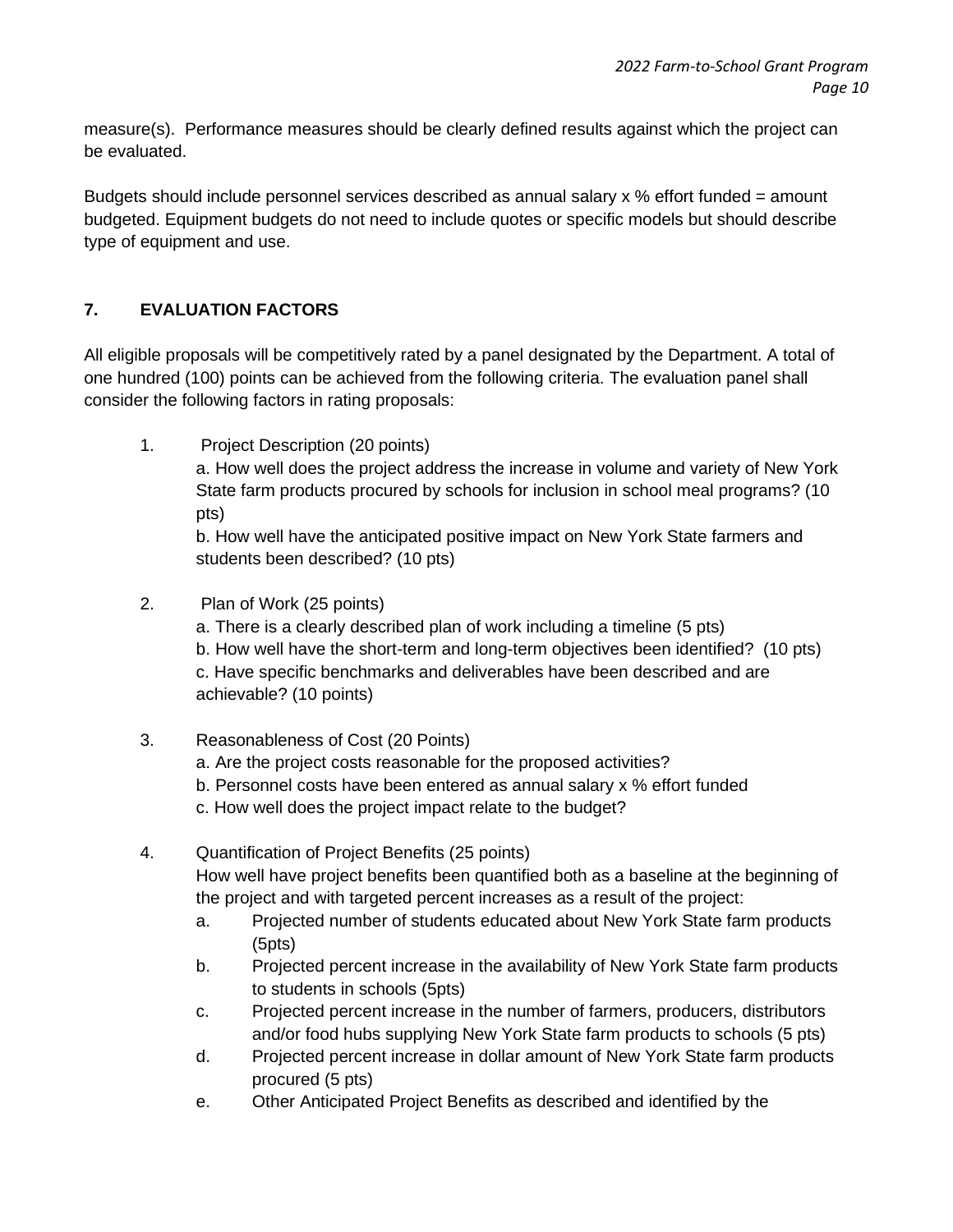applicant. (5pts)

- 5. Personnel (5 points) What degree of experience do the key persons involved in the project have in grant administration, school food procurement, school wellness committees, developing and fostering project partnerships and/or conducting outreach to New York State farmers?
- 6. Outside Support (5 points) What is the level of project support from the school/school district, project partners and farmers? Are the project partners and farmers specified? Is the support they will provide specified? Are letters of support included?

Should there be areas of NYS where no funds are awarded for projects, after completing the above evaluation utilizing the Application Form and criteria set forth in it, an award up to a total of five (5) additional points per application may be given to help achieve geographic diversity for the Farm-to-School Program. The following ten (10) regions will be used for this purpose:

**Western New York**: Allegany, Cattaraugus, Chautauqua, Erie, Niagara **Finger Lakes**: Genesee, Livingston, Monroe, Ontario, Orleans, Seneca, Wayne, Wyoming, Yates**Southern Tier**: Broome, Chemung, Chenango, Delaware, Schuyler, Steuben, Tioga, Tompkins **Central New York**: Cayuga, Cortland, Madison, Onondaga, Oswego **Mohawk Valley**: Fulton, Herkimer, Montgomery, Oneida, Otsego, Schoharie **North Country**: Clinton, Essex, Franklin, Hamilton, Jefferson, Lewis, St. Lawrence **Capital Region**: Albany, Columbia, Greene, Saratoga, Schenectady, Rensselaer, Warren,Washington **Mid-Hudson:** Dutchess, Orange, Putnam, Rockland, Sullivan, Ulster, Westchester **New York City:** Bronx, Kings, New York, Richmond, Queens **Long Island:** Nassau, Suffolk

#### **8. AWARD PROCESS**

The Department will first screen applications to ensure that they meet eligibility requirements. All proposals deemed eligible by the Department will be evaluated by a Department panel according to the Evaluation Criteria in Section 4.1; scores will be averaged and ranked in order from highest to lowest. Those proposals receiving the highest numerical scores at or above the scoring threshold of 65, will be awarded funding until available funds are exhausted, or until all proposals are funded, whichever occurs first. Proposals from first-time awardees that score above the threshold will be funded from the separate \$500,000 pool of funds in ranked order until such time as the separate pool is exhausted. If the \$500,000 pool is exhausted, all remaining proposals from first-time awardees will continue to be funded in ranked order from the larger \$1,000,000 pool of funding as set forth above.

If a tie occurs between projects the first proposal received by the Department will be awarded. If the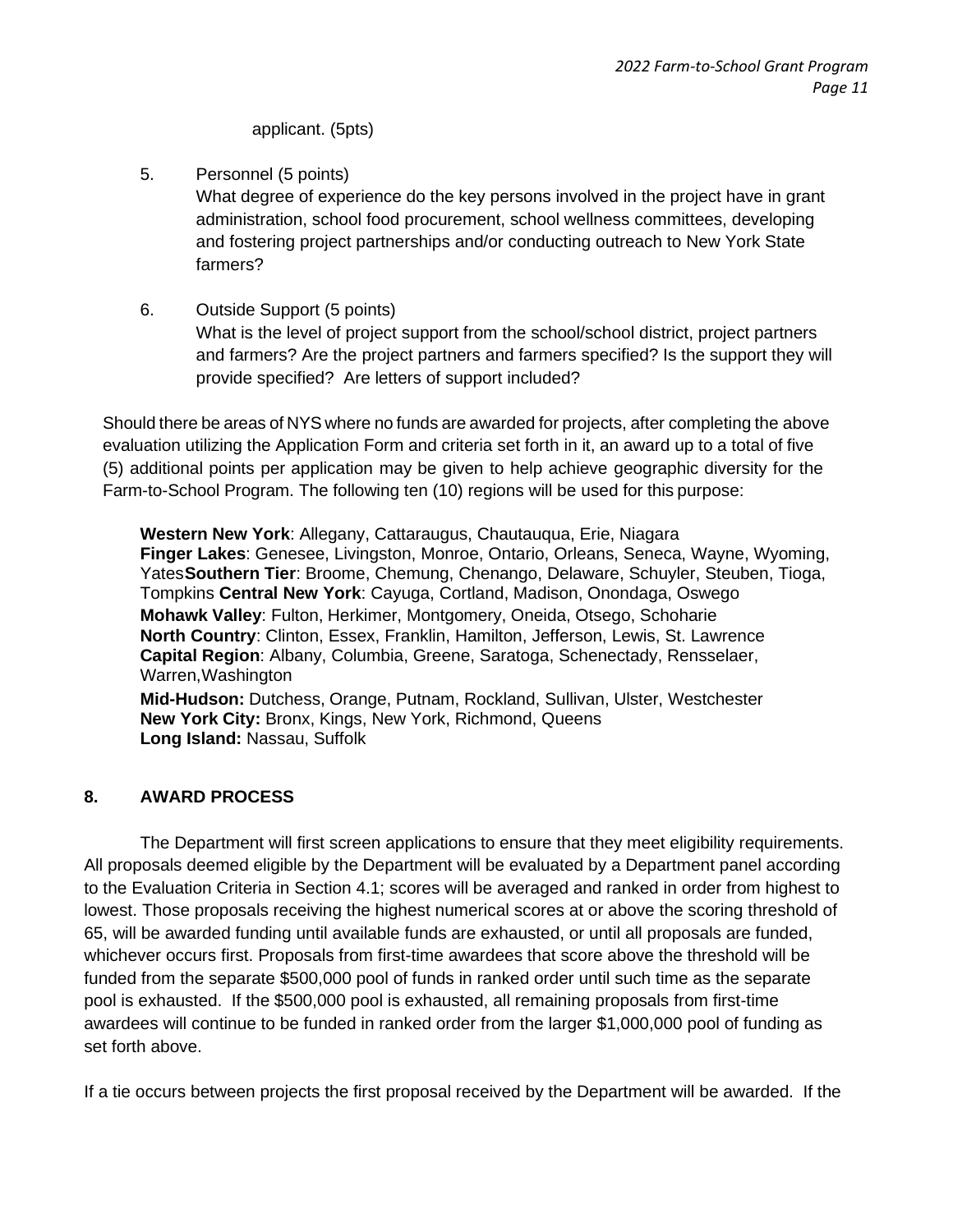two tied proposals are received at the same time a coin flip will be used to break the tie.

A contract defining all terms and conditions and responsibilities of the successful applicant shall be developed by the Department subsequent to the awarding of funds. The contract will incorporate project details and a budget approved by the Department, among its provisions. Upon agreement by the awardee and the Department to the provisions of the contract, it will be submitted for approval to the Attorney General of the State of New York and the Comptroller of the State of New York.

#### **9. ADMINISTRATIVE REQUIREMENTS FOR CONTRACTING WITH NEW YORK STATE**

#### **A. Worker's Compensation and Disability Insurance**

New York State Workers' Compensation Law sections 57 and 220 require that the Department of Agriculture and Markets not enter into a contract unless proof of Workers' Compensation and Disability Insurance in a form satisfactory to the New York State Workers' Compensation Board has been secured.

Please visit the New York State Workers' Compensation Board website: www.wcb.ny.gov, for more information. You may contact the Board's Bureau of Compliance with any questions related to workers' compensation or disability insurance at (866) 298-7830.

#### **B. New York State Charities Bureau Registration**

All not-for-profits organizations contracting with NYS or serving as a fiscal agent must be registered with the New York State Charities Bureau unless a proper exemption is obtained. All applicants must therefore provide either:

• The organization's charitable registration number and written documentation from the Office of the Attorney General that the charitable organization is currently up-to-date with its Charities Registration; or

• A statement from the applicant that the organization is exempt pursuant to one of the categories indicated on the Office of the Attorney General's Request for Registration Exemption (Schedule E). The statement must identify the specific category under which the charitable organization is exempt.

To obtain written documentation of an organization's charities registration status, or if you have questions regarding the statutory requirements for registration, contact the New York State Office of the Attorney General, Bureau of Charities Registration, 120 Broadway, New York, NY 10271-0332, or call (212) 416-8402, email charities.bureau@oag.state.ny.us or visit their website at https://www.charitiesnys.com/home.html

Eligible 501(c)(3) not-for-profit corporations acting as the applicant must have a New York State Attorney General Charities Bureau Registration number or an Exemption Certificate issued by the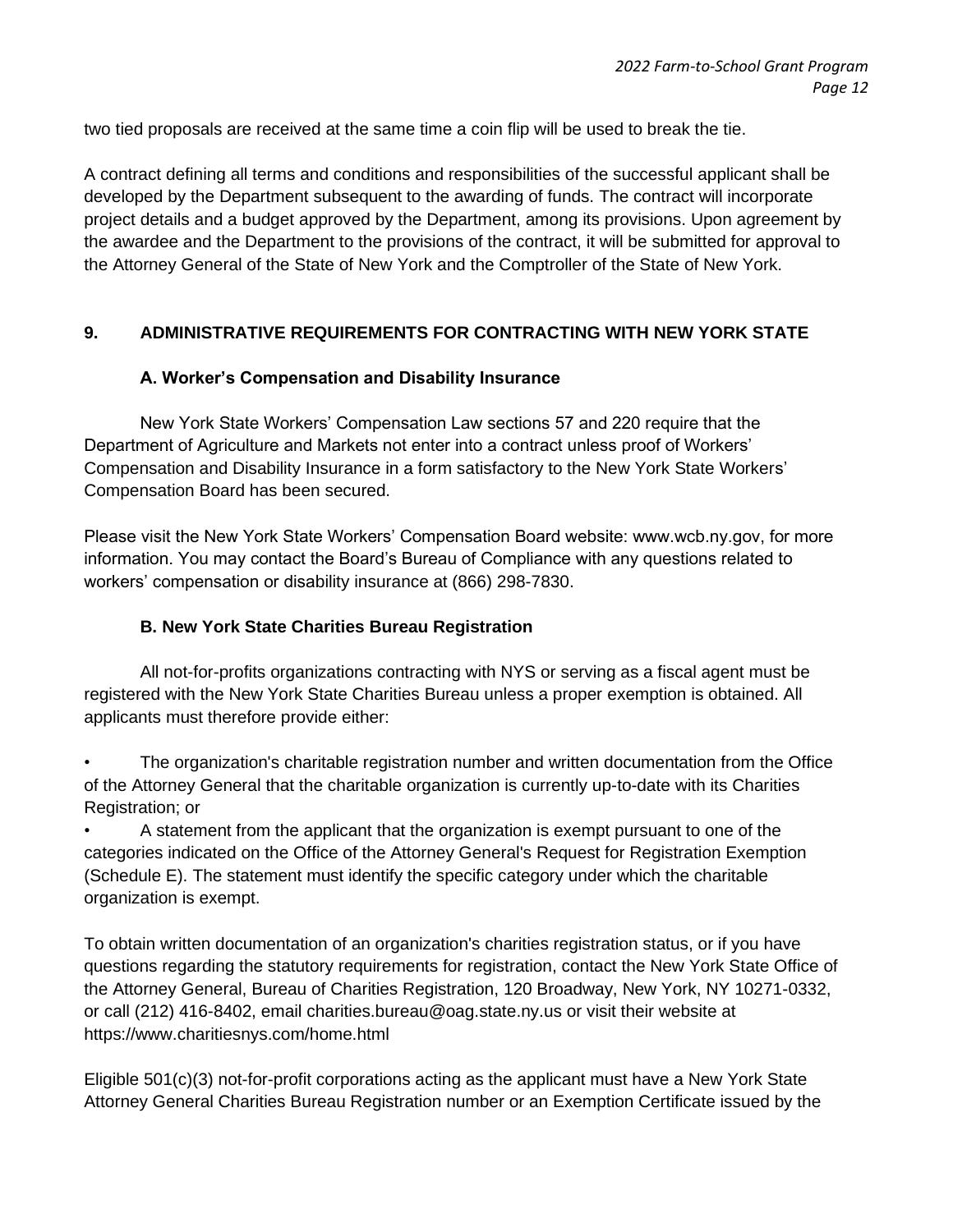New York State Attorney General Charities Bureau explaining why the organization is exempt from registering with the Charities Bureau.

### **10. REIMBURSEMENT FOR FUNDING**

Once the contract is fully executed, grant funds will be disbursed on a reimbursement basis. Awardees may request, at the discretion of the Department, an initial payment of up to twenty- five percent (25%) of the total grant award.

The Department shall retain ten percent (10%) of the budget amount to be disbursed to the contractor until such time as the final report is accepted.

A New York State Claim for Payment Form must be submitted to the Department in order for the contractor to be reimbursed for funds expended.

Payment to the contractor shall only be rendered electronically unless payment by paper check is expressly authorized by the Commissioner of Agriculture and Markets, at the Commissioner's sole discretion, due to extenuating circumstances. Such electronic payment shall be made in accordance with ordinary state procedures and practices. The Contractor shall comply with the State Comptroller of New York's procedures to authorize electronic payments. Contractor acknowledges that it will not receive payment on any Claim for Payment Form submitted under this agreement if it does not comply with the State Comptroller of New York's electronic payment procedures, except where the Commissioner has expressly authorized payment by paper check as set forth above.

#### **11. REPORTING REQUIREMENTS**

#### **A. Reimbursement Reports**

The Department will monitor contract performance. A Reimbursement Request Report summarizing work completed on the project shall accompany each Claim for Payment submitted for reimbursement of project expenses. A Reimbursement Request Report template will be provided by the Department to generate the reports.

#### **B. Quarterly Progress Reports**

Awarded applicants will be required to submit Quarterly Progress Reports to the Department to provide timely information on the success of the project. A Quarterly Progress Report template will be provided by the Department to generate the reports. Claim for Payment Forms submitted will not be processed for projects that are not up to date with the filing of their quarterly reports.

#### **C. Final Report**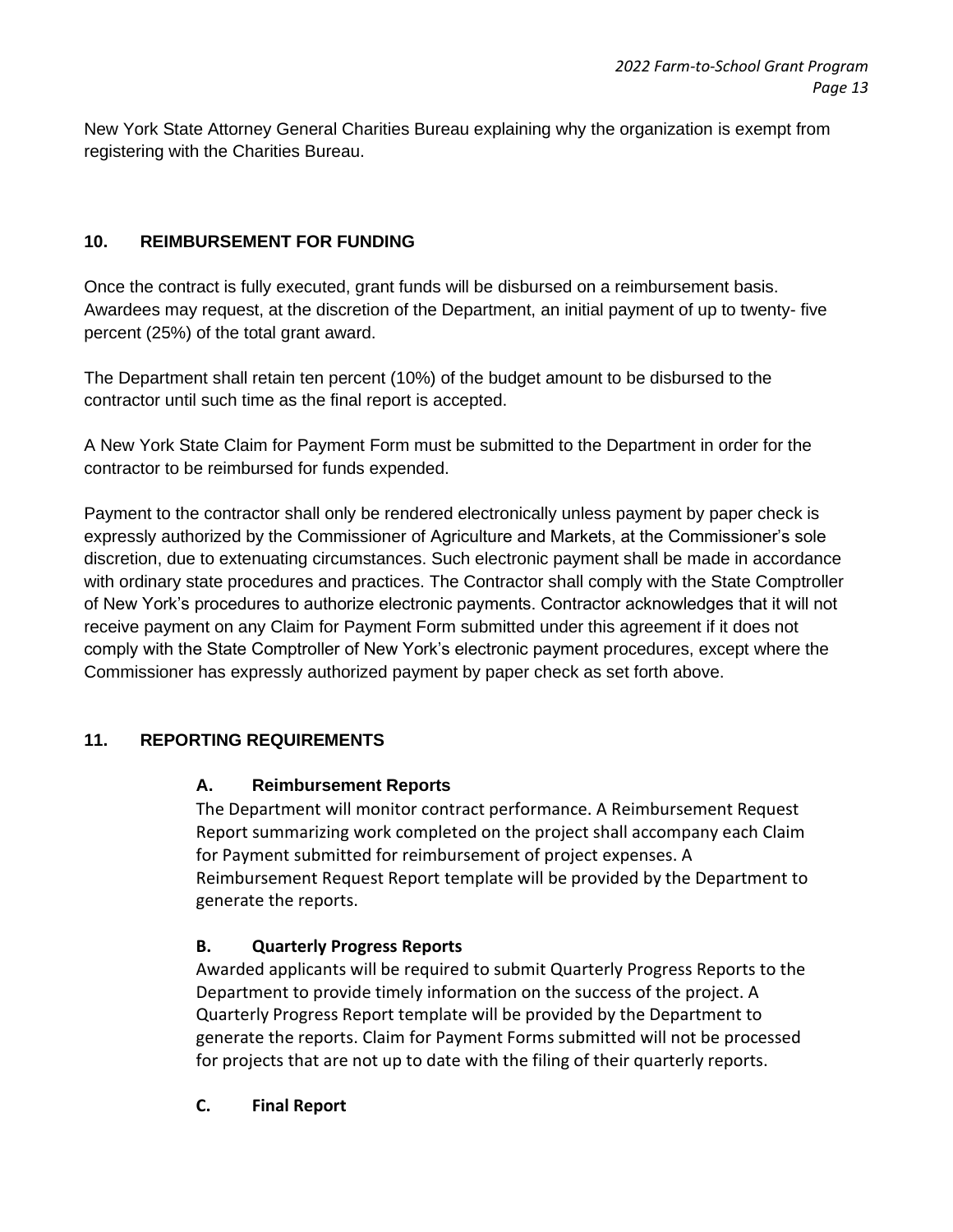A Final Report will be required within sixty (60) days following completion of the project. A Final Report template will be provided by the Department to generate the report. The Final Report shall include a detailed description of the work completed; an assessment of the potential for future viability of the project; and a description of problems encountered, if any, which affected completion of the project. In addition, to the Final Report, the Department reserves the right to conduct a follow-up survey of funded projects in order to determine long-term impacts.

The Department reserves the right to modify reporting requirements during the course of the project.

# **12. LIABILITY**

The Department shall not be held liable for any costs incurred by any party for work performed in the preparation of and production of a proposal or for any work performed prior to the formal execution of a contract.

# **13. OTHER REQUIREMENTS**

# **A. NYS OFFICE OF PARKS RECREATION & HISTORIC PRESERVATION REQUIREMENTS**

Projects which include ground-disturbing activities, construction of new buildings, or modification of buildings over 50 years old will be subject to further review by the New York State Office of Parks, Recreation and Historic Preservation (OPRHP). The Department reserves the right to request such additional information as is necessary to allow OPRHP to make a determination regarding the potential impacts of the project on historical sites or artifacts and possible alternatives which avoid or mitigate adverse impacts.

# **B. NYS ENVIRONMENTAL QUALITY REVIEW ACT REQUIREMENTS**

Some projects may be subject to review under the New York State Environmental Quality Review Act (SEQRA). The Department reserves the right to request additional information as needed to comply with SEQRA requirements.

#### **C. MINORITY AND WOMEN OWNED BUSINESS ENTERPRISES**

CONTRACTOR REQUIREMENTS AND PROCEDURES FOR PARTICIPATION BY NEW YORK STATE- CERTIFIED MINORITY AND WOMEN-OWNED BUSINESS ENTERPRISES AND EQUAL EMPLOYMENT OPPORTUNITIES FOR MINORITY GROUP MEMBERS AND **WOMEN**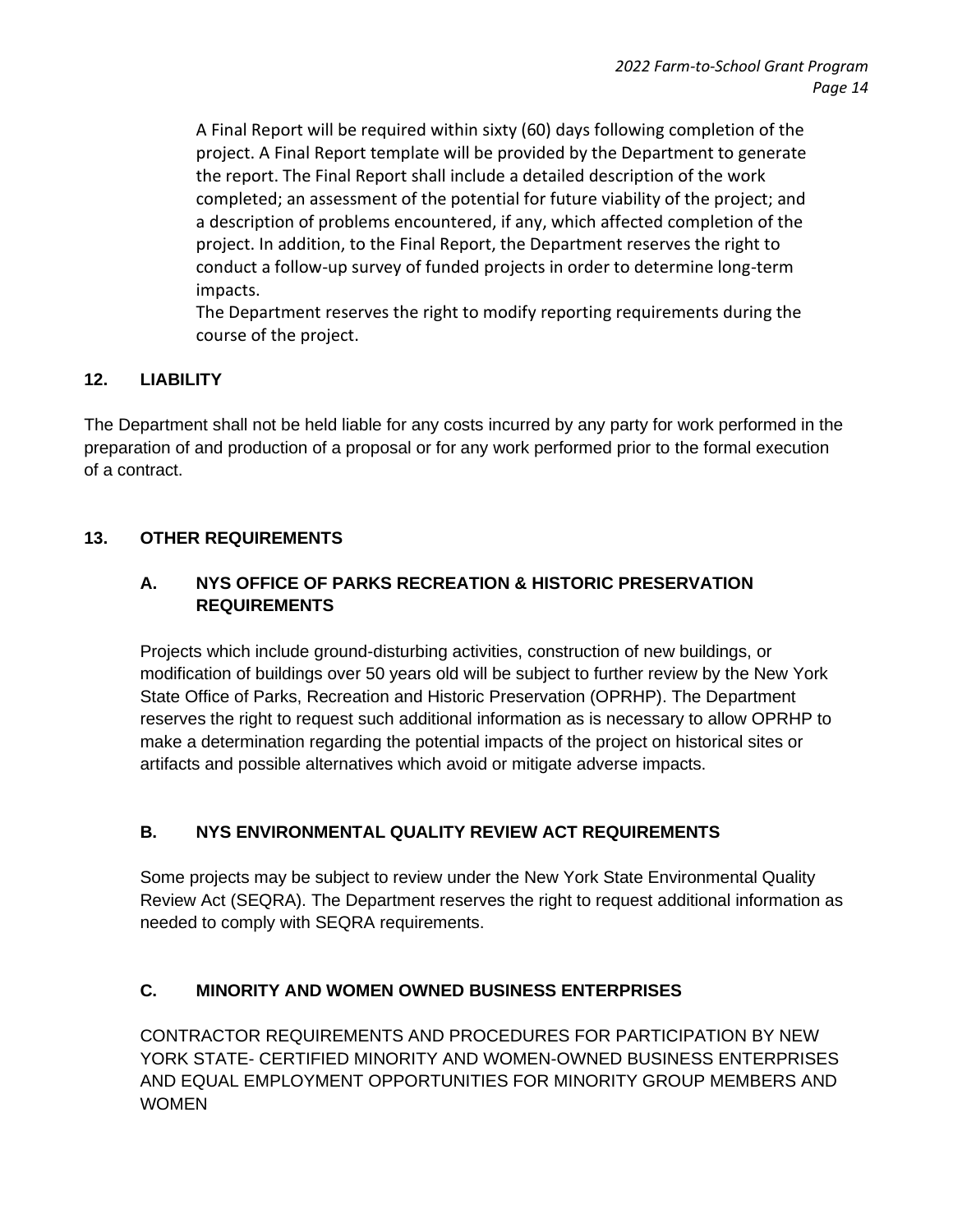#### NEW YORK STATE LAW

Pursuant to New York State Executive Law Article 15-A and Parts 140-145 of Title 5 of the New York Codes, Rules and Regulations the Department of Agriculture and Markets (Department) is required to promote opportunities for the maximum feasible participation of New York State- certified Minority and Women-owned Business Enterprises ("MWBEs") and the employment of minority group members and women in the performance of the Department contracts.

#### Business Participation Opportunities for MWBEs

For purposes of this solicitation, the Department hereby establishes an overall goal of 30 percent for MWBE participation, 15 percent for New York State-certified Minority-owned Business Enterprise ("MBE") participation and 15 percent for New York State-certified Women- owned Business Enterprise ("WBE") participation (based on the current availability of MBEs and WBEs). A contractor ("Contractor") on any contract resulting from this procurement ("Contract") must document its good faith efforts to provide meaningful participation by MWBEs as subcontractors and suppliers in the performance of the Contract. To that end, by submitting a response to this RFP, the respondent agrees that the Department may withhold payment pursuant to any Contract awarded as a result of this RFP pending receipt of the required MWBE documentation. The directory of MWBEs can be viewed at: https://ny.newnycontracts.com. For guidance on how the Department will evaluate a Contractor's "good faith efforts," refer to 5 NYCRR § 142.8.

The respondent understands that only sums paid to MWBEs for the performance of a commercially useful function, as that term is defined in 5 NYCRR § 140.1, may be applied towards the achievement of the applicable MWBE participation goal. [FOR CONSTRUCTION CONTRACTS – The portion of a contract with an MWBE serving as a supplier that shall be deemed to represent the commercially useful function performed by the MWBE shall be 60 percent of the total value of the contract. The portion of a contract with an MWBE serving as a broker that shall be deemed to represent the commercially useful function performed by the MWBE shall be the monetary value for fees, or the markup percentage, charged by the MWBE]. [FOR ALL OTHER CONTRACTS - The portion of a contract with an MWBE serving as a broker that shall be deemed to represent the commercially useful function performed by the MWBE shall be 25 percent of the total value of the contract.]

In accordance with 5 NYCRR § 142.13, the respondent further acknowledges that if it is found to have willfully and intentionally failed to comply with the MWBE participation goals set forth in a Contract resulting from this RFP, such finding constitutes a breach of contract and the Department may withhold payment as liquidated damages.

Such liquidated damages shall be calculated as an amount equaling the difference between: (1) all sums identified for payment to MWBEs had the Contractor achieved the contractual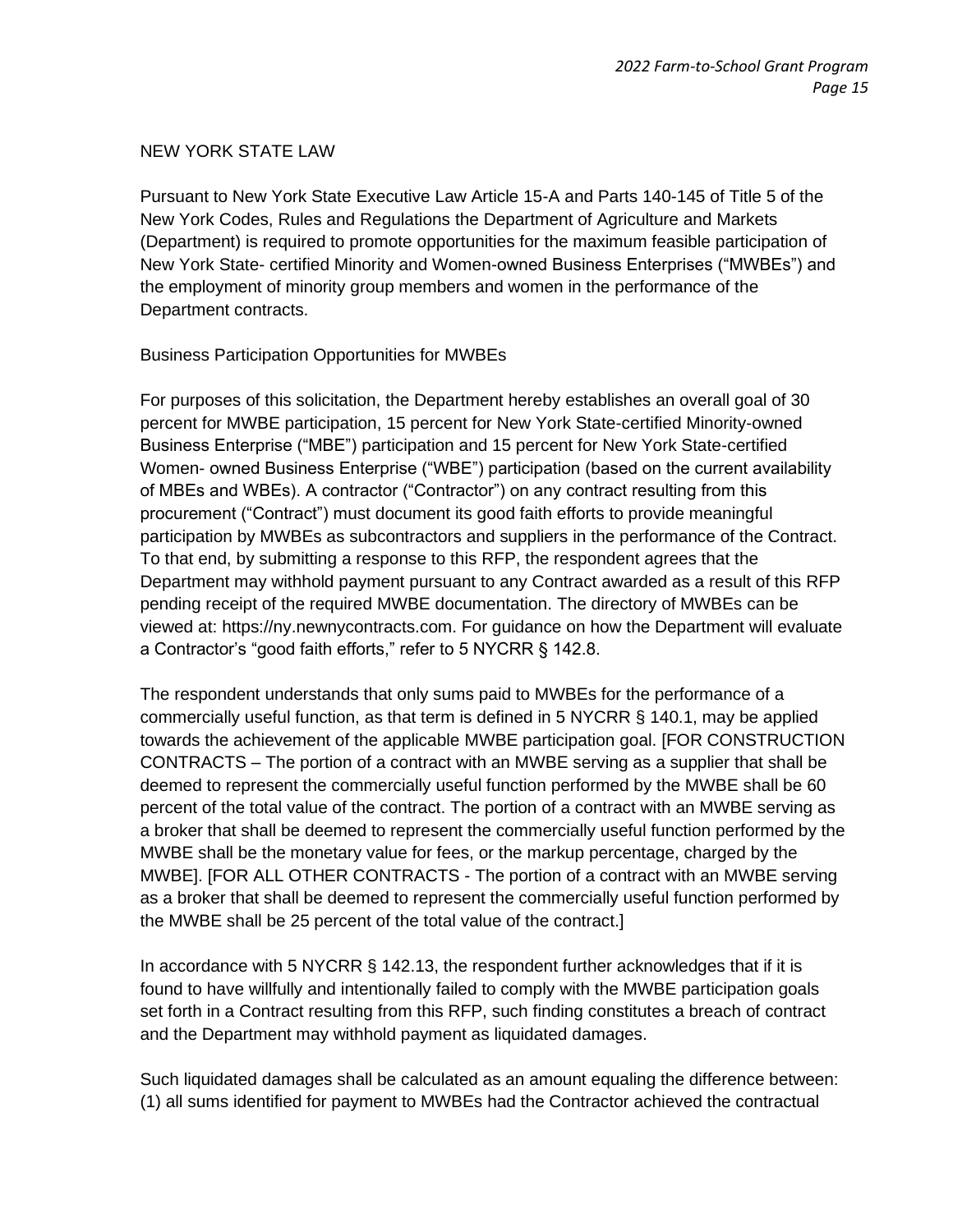MWBE goals; and (2) all sums actually paid to MWBEs for work performed or materials supplied under the Contract.

By submitting a bid or proposal, a respondent agrees to demonstrate its good faith efforts to achieve the applicable MWBE participation goals by submitting evidence thereof through the New York State Contract System ("NYSCS"), which can be viewed at https://ny.newnycontracts.com, provided, however, that a respondent may arrange to provide such evidence via a non-electronic method by contacting the Department's MWBE Liaison at 518-485-8740 or SupplierDiversity@agrriculture.ny.gov . All MWBE Forms and Instructions are included in the Submission Documents.

Additionally, a respondent will be required to submit the following documents and information as evidence of compliance with the foregoing:

a. An MWBE Utilization Plan with their bid or proposal. Any modifications or changes to accepted MWBE Utilization Plan after the Contract award and during the term of the Contract must be reported on a revised MWBE Utilization Plan and submitted to the Department for review and approval.

The Department will review the submitted MWBE Utilization Plan and advise the respondent of the Department acceptance or issue a notice of deficiency within 30 days of receipt.

b. If a notice of deficiency is issued, the respondent will be required to respond to the notice of deficiency within seven (7) business days of receipt by submitting to the Department of Agriculture and Markets, a written remedy in response to the notice of deficiency. If the written remedy that is submitted is not timely or is found by the Department to be inadequate, the Department shall notify the respondent and direct the respondent to submit, within five (5) business days, a request for a partial or total waiver of MWBE participation goals. Failure to file the waiver form in a timely manner may be grounds for disqualification of the bid or proposal.

The Department may disqualify a respondent as being non-responsive under the following circumstances:

- a. If a respondent fails to submit an MWBE Utilization Plan;
- b. If a respondent fails to submit a written remedy to a notice of deficiency;
- c. If a respondent fails to submit a request for a waiver; or
- d. If the Department determines that the respondent has failed to document good faith efforts.

The successful respondent will be required to attempt to utilize, in good faith, any MBE or WBE identified within its MWBE Utilization Plan, during the performance of the Contract. Requests for a partial or total waiver of established goal requirements made subsequent to Contract Award may be made at any time during the term of the Contract to the Department but must be made no later than prior to the submission of a request for final payment on the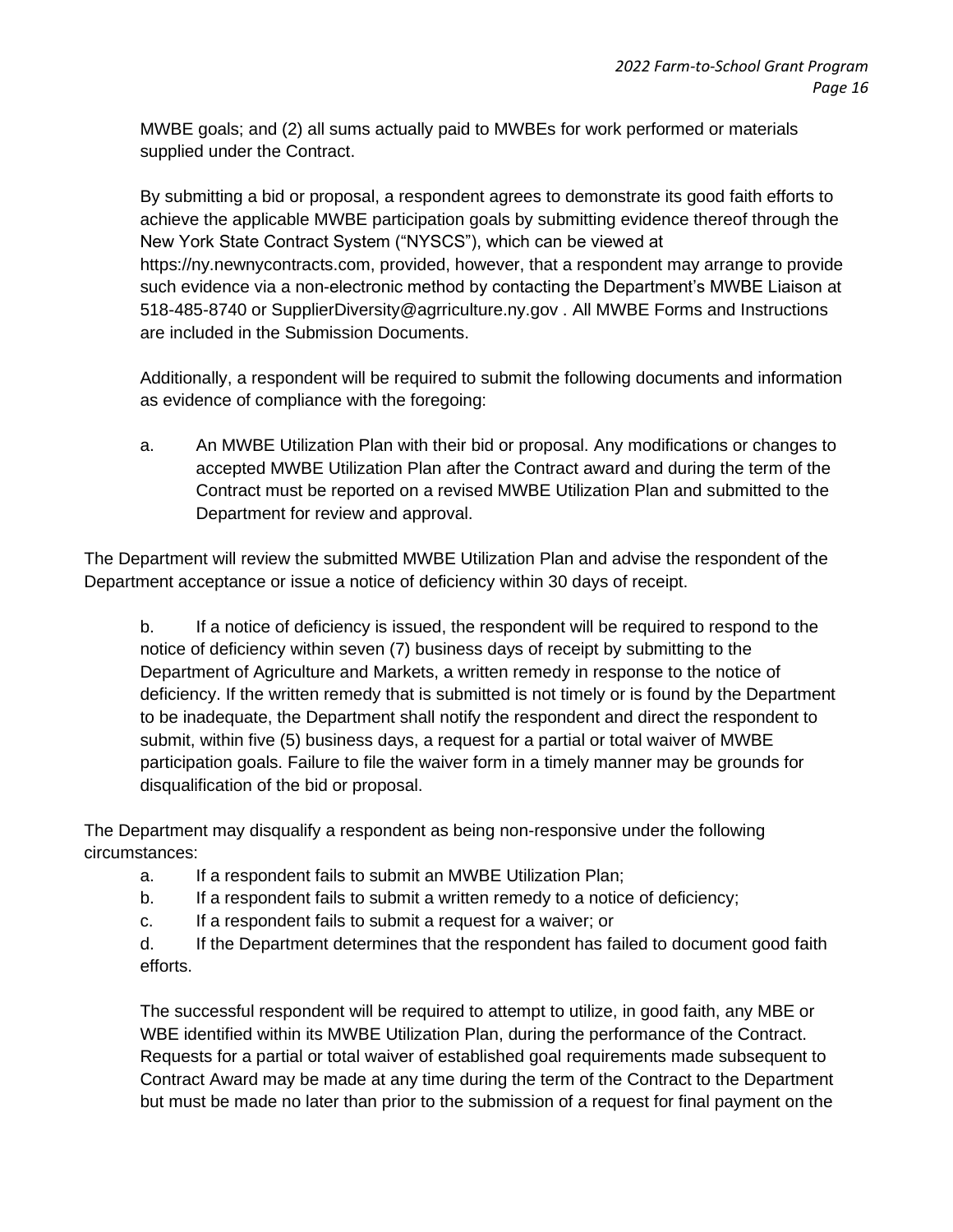#### Contract.

The successful respondent will be required to submit a quarterly M/WBE Contractor Compliance and Payment Report to the Department, by the 10th day following each end of quarter over the term of the Contract documenting the progress made toward achievement of the MWBE goals of the Contract.

#### Equal Employment Opportunity Requirements

By submission of a bid or proposal in response to this solicitation, the respondent agrees with all the terms and conditions of [Appendix A – Standard Clauses for All New York State Contracts including Clause 12 - Equal Employment Opportunities for Minorities and Women. The respondent is required to ensure that it and any subcontractors awarded a subcontract for the construction, demolition, replacement, major repair, renovation, planning or design of real property and improvements thereon (the "Work"), except where the Work is for the beneficial use of the respondent, undertake or continue programs to ensure that minority group members and women are afforded equal employment opportunities without discrimination because of race, creed, color, national origin, sex, age, disability or marital status. For these purposes, equal opportunity shall apply in the areas of recruitment, employment, job assignment, promotion, upgrading, demotion, transfer, layoff, termination, and rates of pay or other forms of compensation. This requirement does not apply to: (i) work, goods, or services unrelated to the Contract; or (ii) employment outside New York State.

The respondent will be required to submit a Minority and Women-owned Business Enterprise and Equal Employment Opportunity Policy Statement, (See Submission Documents, Form MWBE EE01), to the Department with its bid or proposal.

If awarded a Contract, the respondent shall submit a Workforce Utilization Report and shall require each of its Subcontractors to submit a Workforce Utilization Report, in such format as shall be required by the Department on a quarterly basis during the term of the Contract.

Further, pursuant to Article 15 of the Executive Law (the "Human Rights Law"), all other State and Federal statutory and constitutional non-discrimination provisions, the Contractor and subcontractors will not discriminate against any employee or applicant for employment because of race, creed (religion), color, sex, national origin, sexual orientation, military status, age, disability, predisposing genetic characteristic, marital status or domestic violence victim status, and shall also follow the requirements of the Human Rights Law with regard to non- discrimination on the basis of a prior criminal conviction and prior arrest.

**Please Note: Failure to comply with the foregoing requirements may result in a finding of non-responsiveness, non-responsibility and/or a breach of the Contract, leading to the withholding of funds, suspension or termination of the Contract or such other actions or enforcement proceedings as allowed by the Contract.**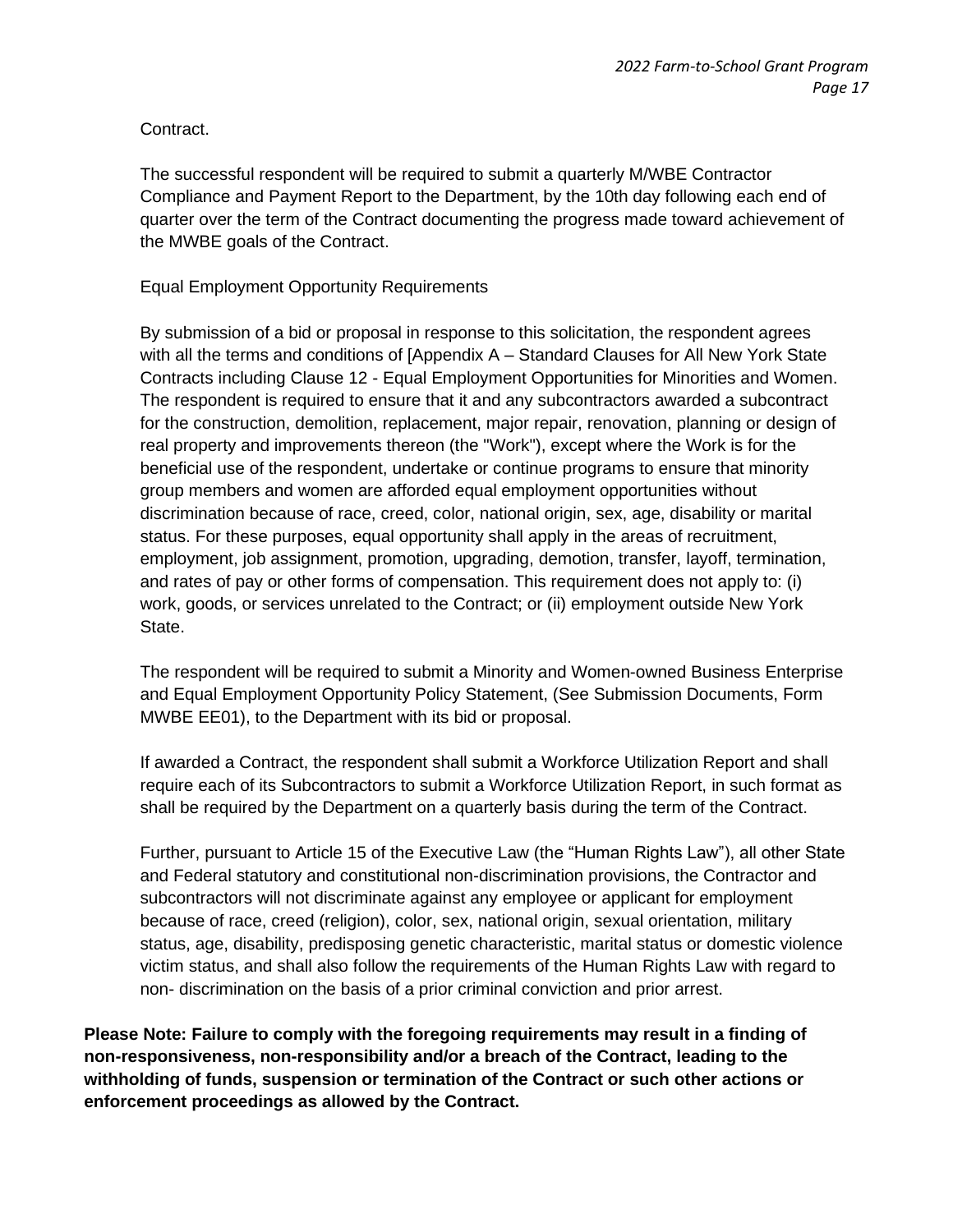# **D. STUDENT MEAL CHARGE POLICY**

Applicants responding to this Request for Proposals must be familiar with and in compliance with all state and federal requirements related to unpaid meal charges. This includes, but is not limited to, USDA memo SP 23-2017 "Unpaid Meal Charges; Guidance and Q&A", March 23, 2017 and New York State Education Department Memorandum "Student Meal Charge Policy" from Paula Tyner- Doyle, Coordinator to School Food Authorities dated May 30, 2017.

# **E. PARTICIPATION OPPORTUNITIES FOR NEW YORK STATE CERTIFIED SERVICE DISABLED VETERAN OWNED BUSINESSES**

Article 17-B of the New York State Executive Law provides for more meaningful participation in public procurement by certified Service-Disabled Veteran-Owned Businesses ("SDVOB"), thereby further integrating such businesses into New York State's economy. The Department recognizes the need to promote the employment of service-disabled veterans and to ensure that certified service-disabled veteran-owned businesses have opportunities for maximum feasible participation in the performance of Department contracts.

In recognition of the service and sacrifices made by service-disabled veterans and in recognition of their economic activity in doing business in New York State, Contractors are expected to consider SDVOBs in the fulfillment of the requirements of the Agreement. Such participation may be as subcontractors or suppliers, as protégés, or in other partnering or supporting roles.

#### I. Contract Goals

a. The Department hereby establishes an overall goal of 6% for SDVOB participation, based on the current availability of qualified SDVOBs. For purposes of providing meaningful participation by SDVOBs, Contractor should reference the directory of New York State Certified SDVOBs found at:

https://ogs.ny.gov/veterans/Docs/CertifiedNYS\_SDVOB.pdf. Questions regarding compliance with SDVOB participation goals should be directed to the Department's Supplier Diversity Liaison at supplierdiversity@agriculture.ny.gov. Additionally, following Contract execution, Contractor is encouraged to contact the Office of General Services' Division of Service-Disabled Veterans' Business Development at 518- 474-2015 or VeteransDevelopment@ogs.ny.gov to discuss additional methods of maximizing participation by SDVOBs on the Agreement.

b. Contractor must document "good faith efforts" to provide meaningful participation by SDVOBs as subcontractors or suppliers in the performance of the Agreement (see clause IV below).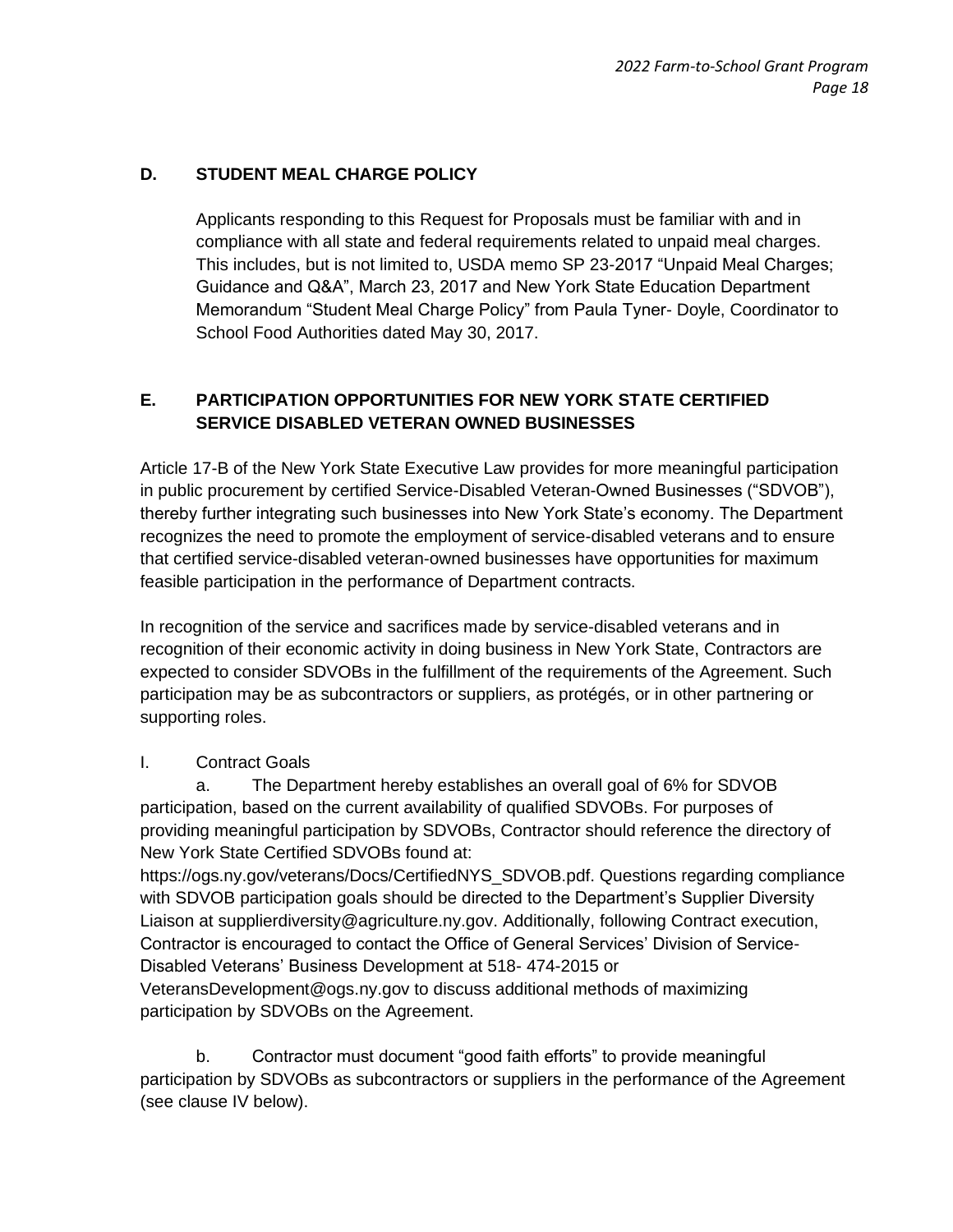#### II. SDVOB Utilization Plan

a. In accordance with 9 NYCRR § 252.2(i), Contractor agrees to submit a completed SDVOB Utilization Plan on Form SDVOB 100 at such time as shall be required by the Department.

b. The Utilization Plan shall list the SDVOBs that Contractor intends to use to perform the Agreement, a description of the work that Contractor intends the SDVOB to perform to meet the goals on the Agreement, the estimated dollar amounts to be paid to an SDVOB, or, if not known, an estimate of the percentage of Contract work the SDVOB will perform. By signing the Utilization Plan, Contractor acknowledges that making false representations or providing information that shows a lack of good faith as part of, or in conjunction with, the submission of a Utilization Plan is prohibited by law and may result in penalties including, but not limited to, termination of the Agreement for cause, loss of eligibility to submit future bids, and/or withholding of payments. Any modifications or changes to the agreed participation by SDVOBs during the term of the Agreement must be reported on a revised SDVOB Utilization Plan and submitted to the Department.

c. The Department will review the submitted SDVOB Utilization Plan and advise Contractor of the Department's acceptance or issue a notice of deficiency within 20 days of receipt.

d. If a notice of deficiency is issued, Contractor agrees that it shall respond to the notice of deficiency, within seven business days of receipt, by submitting to the Department a written remedy in response to the notice of deficiency. If the written remedy that is submitted is not timely or is found by the Department to be inadequate, the Department shall notify Contractor and direct Contractor to submit, within five business days of notification by the Department, a request for a partial or total waiver of SDVOB participation goals on SDVOB

200. Failure to file the waiver form in a timely manner may be grounds for a determination of non-responsibility by the Department.

e. The Department may deem Contractor non-responsive under the following circumstances:

- 1. If Contractor fails to submit an SDVOB Utilization Plan;
- 2. If Contractor fails to submit a written remedy to a notice of deficiency;
- 3. If Contractor fails to submit a request for waiver; or
- 4. If the Department determines that Contractor has failed to document good faith efforts.
- f. Contractor certifies that it will follow the submitted SDVOB Utilization Plan for the performance of SDVOBs on the Agreement pursuant to the prescribed SDVOB contract goals set forth above.
- g. Contractor further agrees that a failure to use SDVOBs as agreed in the Utilization Plan shall constitute a material breach of the terms of the Agreement. Upon the occurrence of such a material breach, the Department shall be entitled to any remedy provided herein, including but not limited to, a finding of Contractor non-responsibility.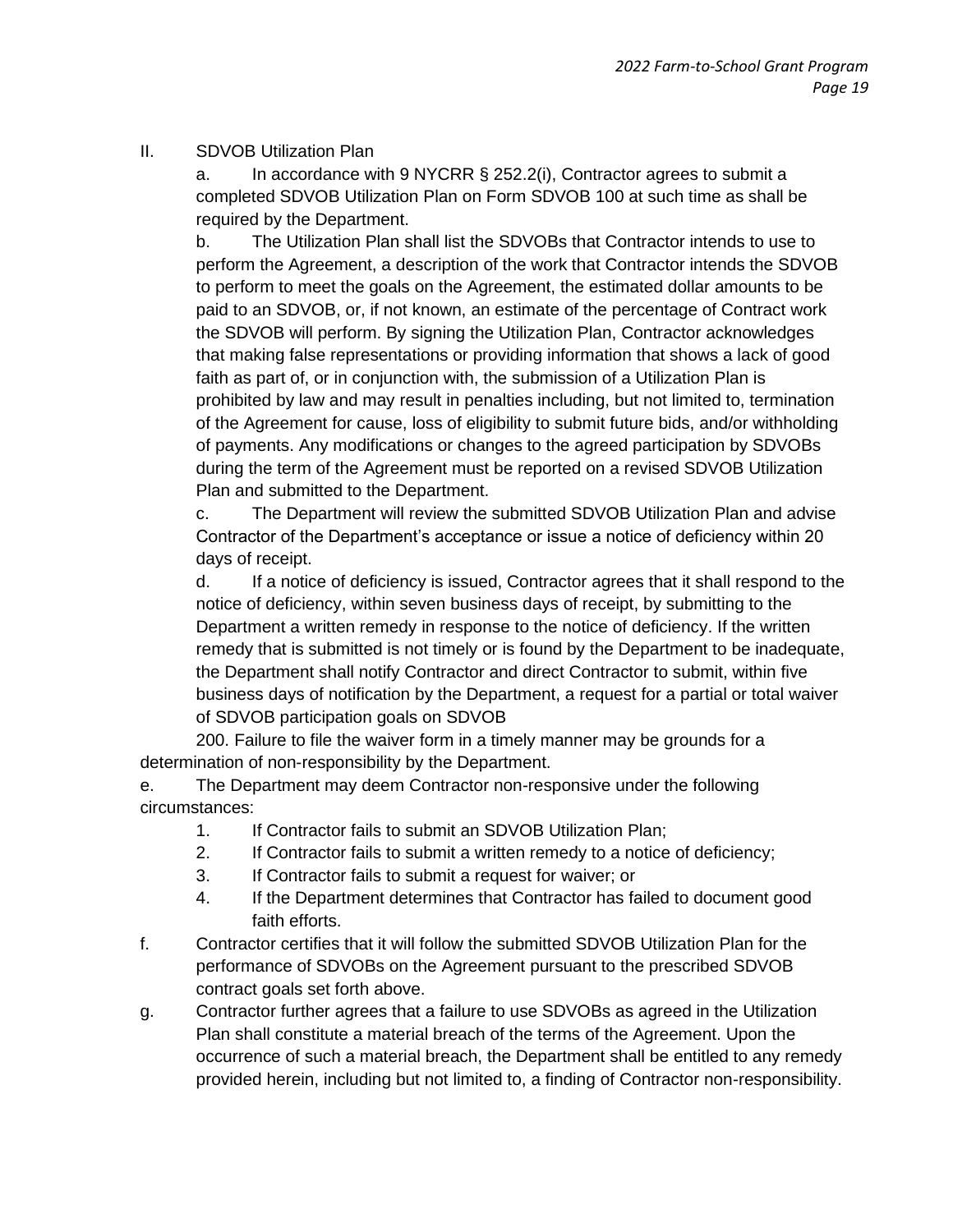# III. Request for Waiver

a. Prior to submission of a request for a partial or total waiver, Contractor shall speak to the Department's Supplier Diversity Liaison for guidance.

b. In accordance with 9 NYCRR § 252.2(m), a Contractor that is able to document good faith efforts to meet the goal requirements, as set forth in clause IV below, may submit a request for a partial or total waiver on Form SDVOB 200, accompanied by supporting documentation. Contractor may submit the request for waiver at the same time it submits its SDVOB Utilization Plan. If a request for waiver is submitted with the SDVOB Utilization Plan and is not accepted by the Department at that time, the provisions of clauses II (C), (D) & (E) will apply. If the documentation included with Contractor's waiver request is complete, the Department shall evaluate the request and issue a written notice of acceptance or denial within 20 days of receipt.

c. Contractor shall attempt to utilize, in good faith, the SDVOBs identified within its SDVOB Utilization Plan, during the performance of the Agreement. Requests for a partial or total waiver of established goal requirements may be made at any time during the term of the Agreement to the Department but must be made no later than prior to the submission of a request for final payment on the Agreement.

d. If the Department, upon review of the SDVOB Utilization Plan and Monthly SDVOB Compliance Report (SDVOB 101), determines that Contractor is failing or refusing to comply with the contract goals and no waiver has been issued in regards to such non- compliance, the Department may issue a notice of deficiency to Contractor. Contractor must respond to the notice of deficiency within seven business days of receipt. Such response may include a request for partial or total waiver of SDVOB contract goals. Waiver requests should be sent to the Department.

# IV. Required Good Faith Efforts

In accordance with 9 NYCRR § 252.2(n), Contractors must document their good faith efforts toward utilizing SDVOBs on the Agreement. Evidence of required good faith efforts shall include, but not be limited to, the following:

- (1) Copies of solicitations to SDVOBs and any responses thereto.
- (2) Explanation of the specific reasons each SDVOB that responded to Contractor's solicitation was not selected.
- (3) Dates of any pre-bid, pre-award or other meetings attended by Contractor, if any, scheduled by the Department with certified SDVOBs whom the Department determined were capable of fulfilling the SDVOB goals set in the Agreement.
- (4) Information describing the specific steps undertaken to reasonably structure the Agreement scope of work for the purpose of subcontracting with, or obtaining supplies from, certified SDVOBs.
- (5) Other information deemed relevant to the waiver request.

V. Monthly SDVOB Contractor Compliance Report

In accordance with 9 NYCRR § 252.2(q), Contractor is required to report Monthly SDVOB Contractor Compliance to the Department during the term of the Agreement for the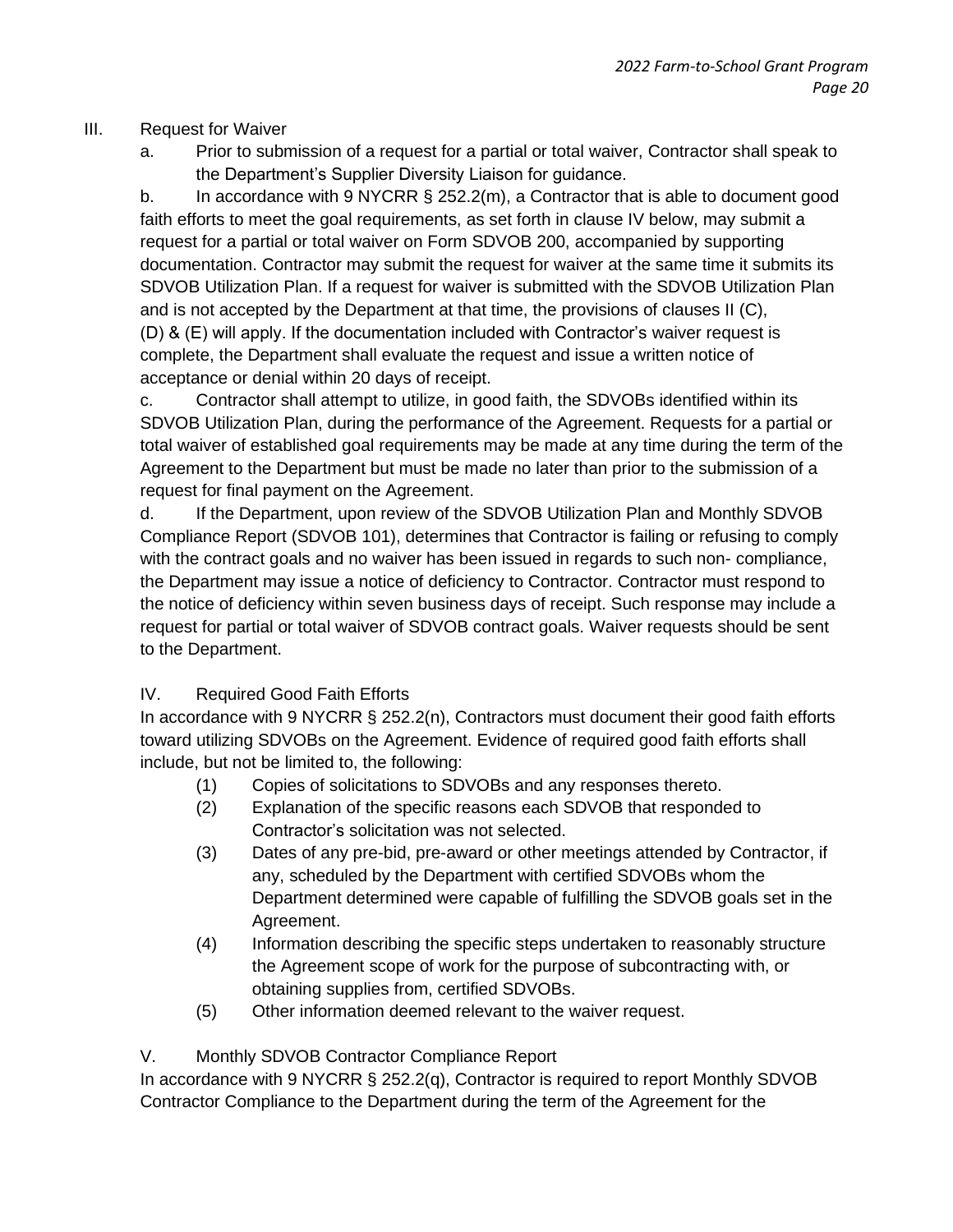preceding month's activity, documenting progress made towards achieving the Contract SDVOB goals. This information must be submitted using form SDVOB 101 and should be completed by Contractor and submitted to the Department Supplier Diversity Liaison, by the 10th day of each month during the term of the Agreement, for the preceding month's activity to: supplierdiversity@agriculture.ny.gov.

### VI. Breach of Contract and Damages

In accordance with 9 NYCRR § 252.2(s), any Contractor found to have willfully and intentionally failed to comply with the SDVOB participation goals set forth in the Agreement, shall be found to have breached the contract and Contractor shall pay damages as set forth therein. ALL FORMS ARE AVAILABLE AT:<https://ogs.ny.gov/veterans/>

# **14. OTHER CONSIDERATIONS**

The Department reserves the right to:

- reject any or all proposals received with respect to this RFP;
- waive or modify minor irregularities in proposals received after prior notification and concurrence of the applicant;
- utilize any or all ideas submitted in the proposals received unless those ideas are covered by legal patent or proprietary rights;
- request from an applicant additional information as deemed necessary to more fully evaluate its proposal;
- amend the program's specifications after their release, with appropriate written notice posted on the Department's website;
- select only certain portions of proposals for state funding;
- make all final decisions with respect to the amount of State funding and the timing of payments to be provided to an applicant; and
- negotiate the terms of the budget.
- All proposals submitted in response to this RFP will become the property of the New York State Department of Agriculture and Markets.

#### **15. FREEDOM OF INFORMATION**

All proposals submitted and all related contracts and reports may be subject to disclosure under the Freedom of Information Law.

#### **16. DEBRIEFING**

Pursuant to section 163(9)(c) of the State Finance Law, an unsuccessful bidder has the right to a